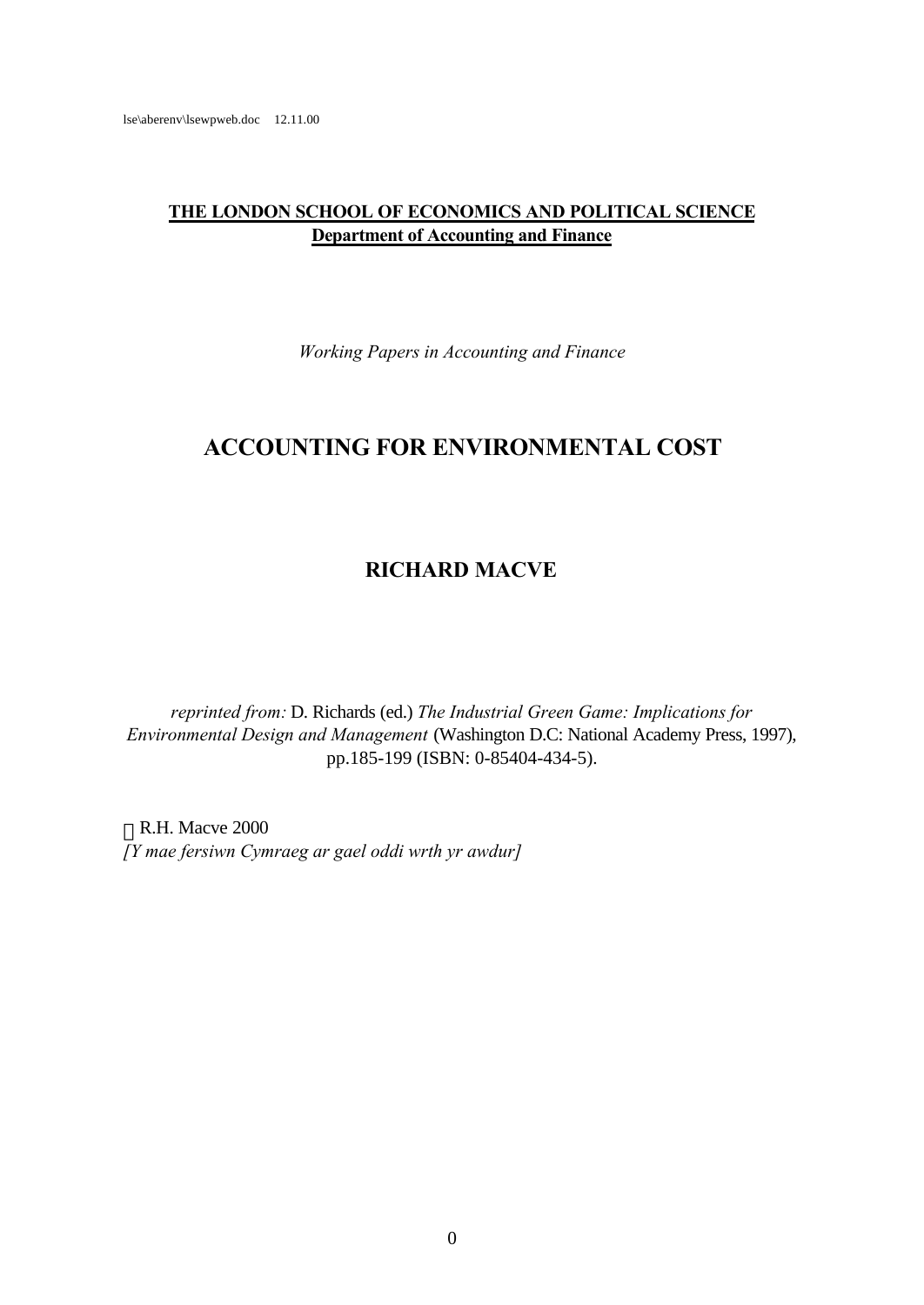## **ACCOUNTING FOR ENVIRONMENTAL COST**

## **ABSTRACT**

In response to various pressures, businesses have begun to report externally on their environmental policy and performance. The significance of such external reporting depends on the extent of changes in management culture and systems and on how new measures influence management decisions. The 'greening of accountancy' involves a reappraisal of how to identify and measure the relevant costs of processes and products (such as 'Total Cost Assessment') and a redesign of incentive mechanisms. Through these changes managerial decisions and corporate behaviour may be refocussed towards the goal of achieving sustainable development, for example by pursuing a viable industrial ecology.

Evidence to date suggests that organizational inertia, including the relative lack of involvement on the part of accountants themselves, is inhibiting such changes. There is however a paradox that improving environmental performance is often advocated as remedying defects in a company's assessment of their own self-interest.

This new role of accounting is at present embryonic. A number of theoretical and practical issues need research and experiment if its potential is to be realized. There is a need to recognize a new dimension, namely costs which represent environmental benefits (and vice versa). The appropriate balance between the roles of physical and financial performance indicators is not yet established. Moreover the fundamental relationship between accounting and management decision making has always been problematic. The nineteenth-century debates between engineers and accountants illustrate both the subjectivity of the nature of 'cost' and the powerful effects of its construction as part of a new system of accountability. A reorientation of accountability to focus on environmental performance is the major challenge in the "greening" of accountancy.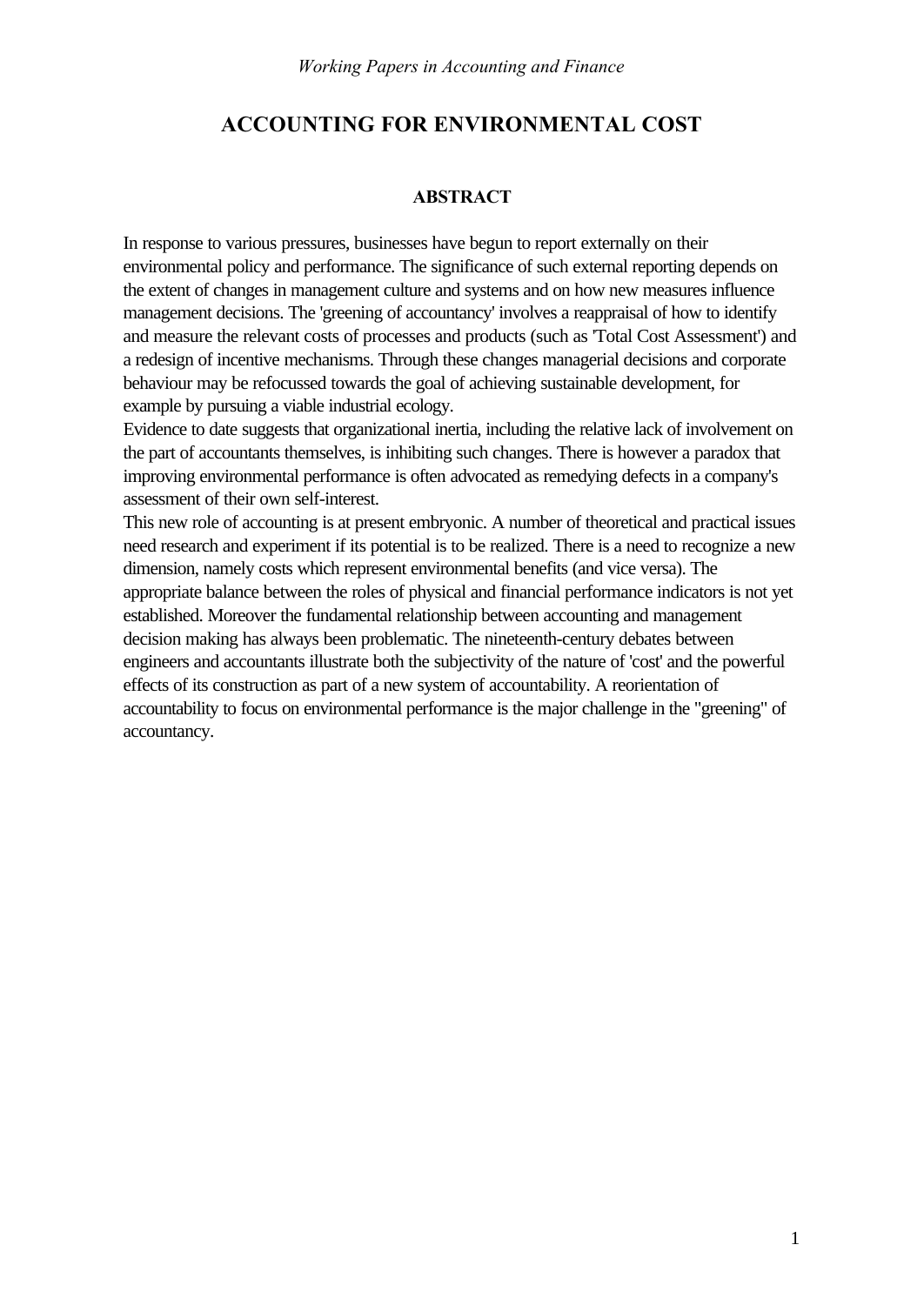## **ACCOUNTING FOR ENVIRONMENTAL COST**

#### **INTRODUCTION**

*'A company's attitude to the environment is likely to be seen as a benchmark of its commitment to innovation and good management. Companies setting the pace on* environmental issues will be seen as the leaders of the corporate sector' (Lickiss, 1991).

Is it surprising that a President of the Institute of Chartered Accountants in England and Wales should make such a statement? Today's challenges to business to raise the level of its environmental performance come from many quarters. They arise from new legislation and government regulations, market pressures from the 'green consumer', the interests of stakeholders such as investors and employees, and general public awareness, focused by the activities of environmental groups and reporting in the media. It has become essential for companies to increase their responsibility regarding all aspects of the environment and to adapt existing practices so as to cause less environmental damage. Harnessing this awakening responsibility within the corporate sector is therefore a key element in any strategy for achieving the goal of 'sustainable development' (e.g., Deloitte Touche Tohmatsu International, *et al*., 1993). Assessing the feasibility of such a strategy requires not only the resolution of scientific and engineering problems, but also attention to the political, economic, social and organisational changes that may be needed. A key factor will be changes in the way in which businesses make decisions that impact the environment, and in this regard it is important to understand how business accounting systems and requirements for accountability for performance may influence corporate decision making. The aim of this paper is therefore to explore the roles that have been suggested for company reporting of environmental policy, goals and achievements.

An external report can be an important element of the 'social control' of a company's internal behaviour but for any such reporting to be substantive, it needs to be the output of an internal system of management control and reporting (just as annual financial statements are the output of an internal system of management accounting and reporting).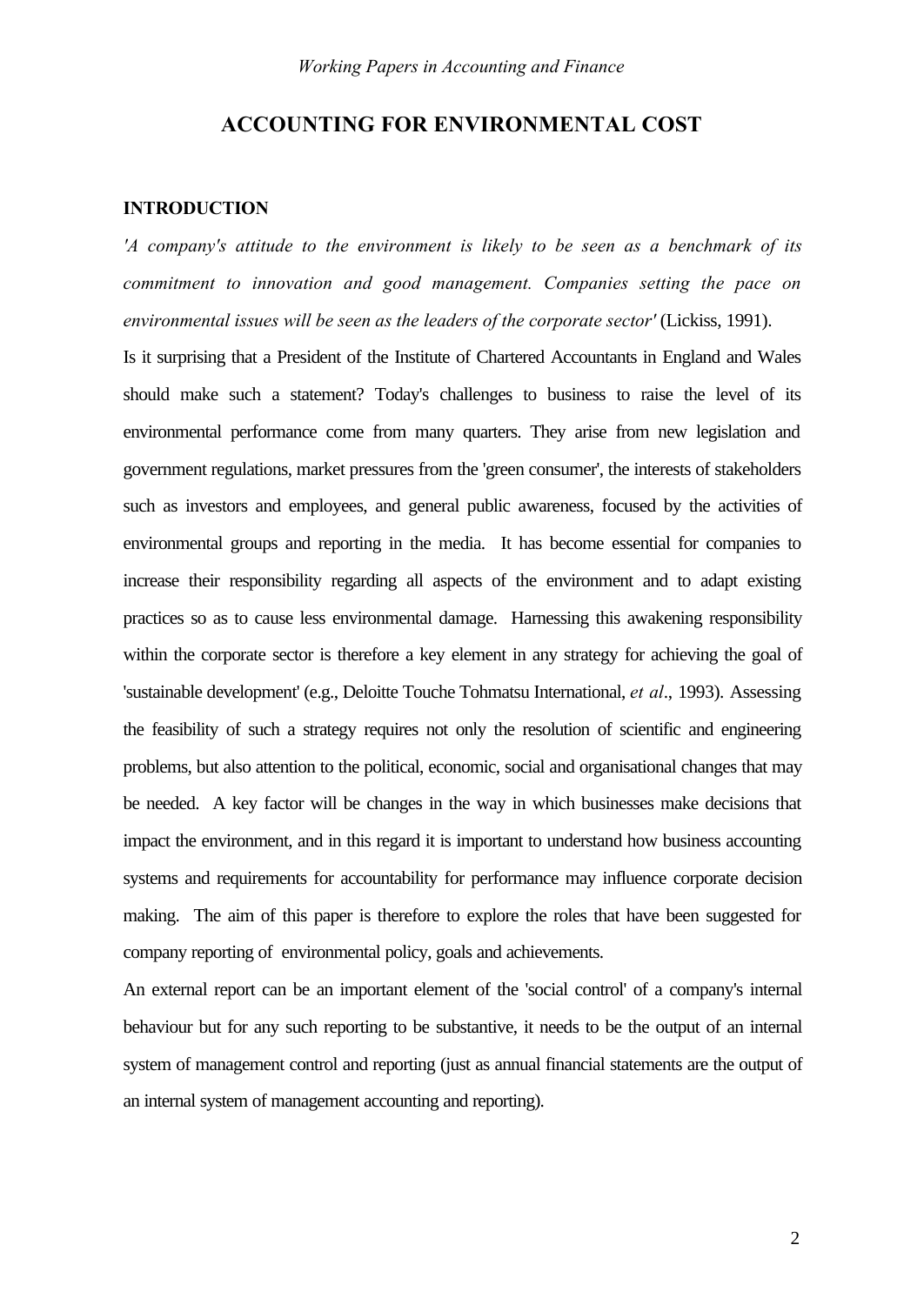Moreover the relationship between measures of accountability that it is feasible to adopt and their effect on managerial behaviour has always been problematic (Ezzamel, *et al.,* 1990). This paper<sup>1</sup> therefore aims to explore the significance of developments that are being made in the 'greening' of accountancy, both for external reporting and internal management decision-making and control, and to outline some of the problems that accountants face in extending these developments.

The structure of the paper is as follows:

The next section focusses on recent developments in corporate reporting to external stakeholders and, after outlining the kinds of recommendations that have been made both in academic literature and by various official bodies, analyses how businesses are responding to these challenges. The major inhibitor of development is argued to be the current lack of development in related internal management reporting, decision making and cost accounting systems.

The following section therefore explores the kinds of changes that are needed in internal systems if companies are to change their decision making towards greater environmental responsibility. It looks both at 'technical' accounting changes such as the redefinition of 'relevant costs' and at the organisational changes, including changes in incentive systems, that are needed if technical changes are to be effective. Here attention to the factors that are inhibiting change is of crucial importance. The particular problems of bringing smaller enterprises on side are also briefly addressed.

Following these discussions of how the current role of accounting might be extended and adapted to support changes in corporate decision making with regard to the environment, the last section addresses the need to understand both the inherent limitations of attempts to recast the technical outputs of accounting systems, and also the potential power of a new focus of accountability. It looks at the issues of how far 'environmental costs' to businesses correlate with their environmental impacts; and the respective roles of 'physical' vs 'financial' measures of environmental impacts. More fundamentally it suggests, given the historical parallels with the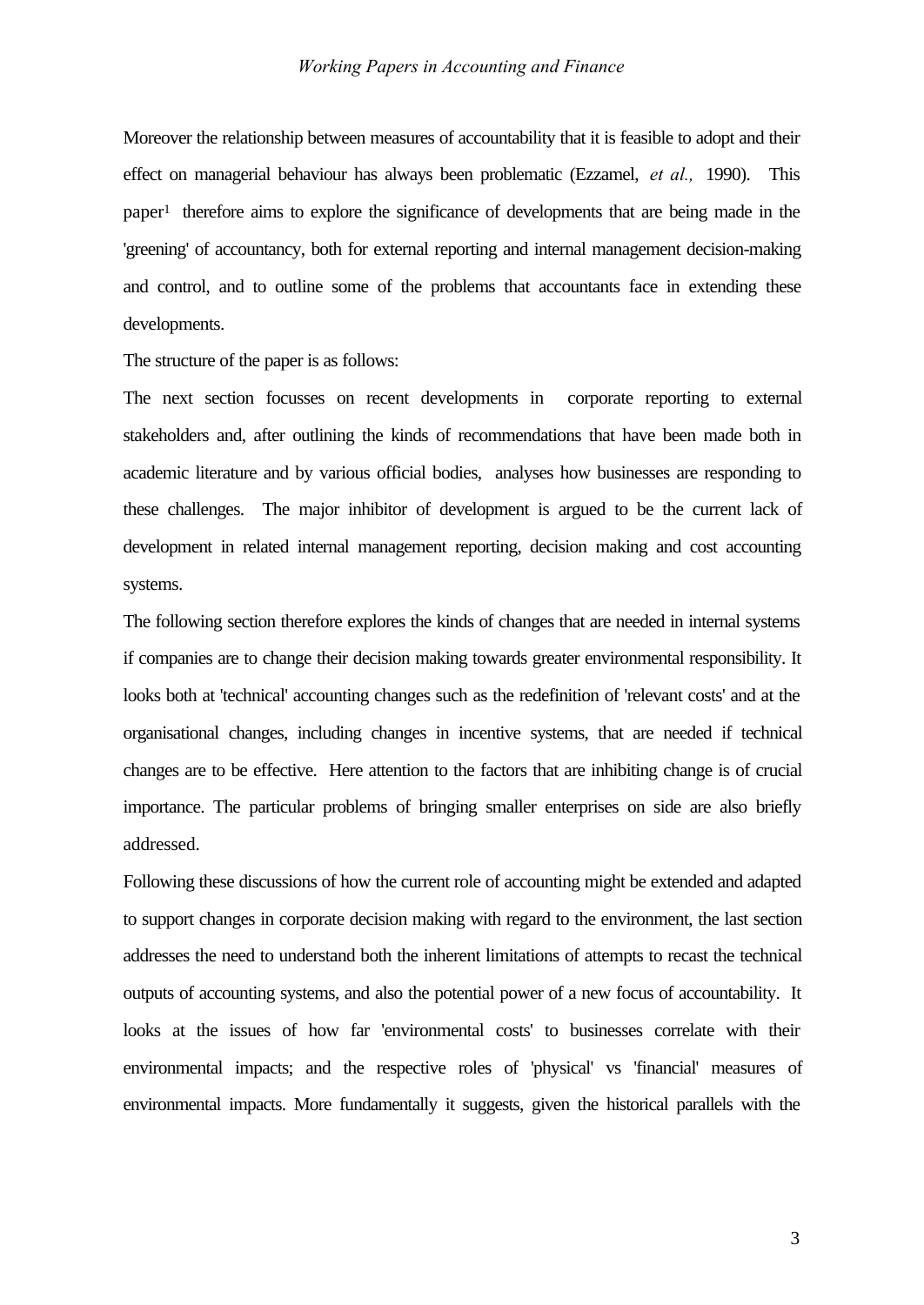problematic development in the nineteenth century of accounting for product costs, and the debates between engineers and accountants then over how they should be measured, that there is a need now for engineers to understand that the development of a new environmental accounting depends not so much on the sophistication of the technical measures that are introduced as on the power to change managerial behaviour that could result from the process of embedding a new accountability for environmental performance.

A final section summarises the paper's conclusions.

## **EXTERNAL REPORTING**

A report of the Environment Research Group (ERG) of the Institute of Chartered Accountants in England and Wales (ICAEW) (Macve and Carey, 1992) recommended<sup>2</sup> that, as part of the annual reporting cycle, a UK company should publish details of:

- the company's environmental policy;
- the identity of the director with overall responsibility for environmental issues;
- the company's environmental objectives which should be expressed in a way that enables performance against them to be measured. It is desirable that, as far as possible, environmental targets and performance be reported on in quantifiable, technical or financial terms;
- information on actions taken, including details of the nature and amount of expenditure incurred, in pursuit of the identified environmental objectives;
- the key impacts of the business on the environment and, if practicable, related measures of environmental performance;
- the extent of compliance with regulations and any industry guidelines including, if applicable, whether the company's sites are registered under the European Community's (EC) eco-audit scheme and the details relating to applications and approvals for registration under British Standard 7750: Environmental Management Systems*;*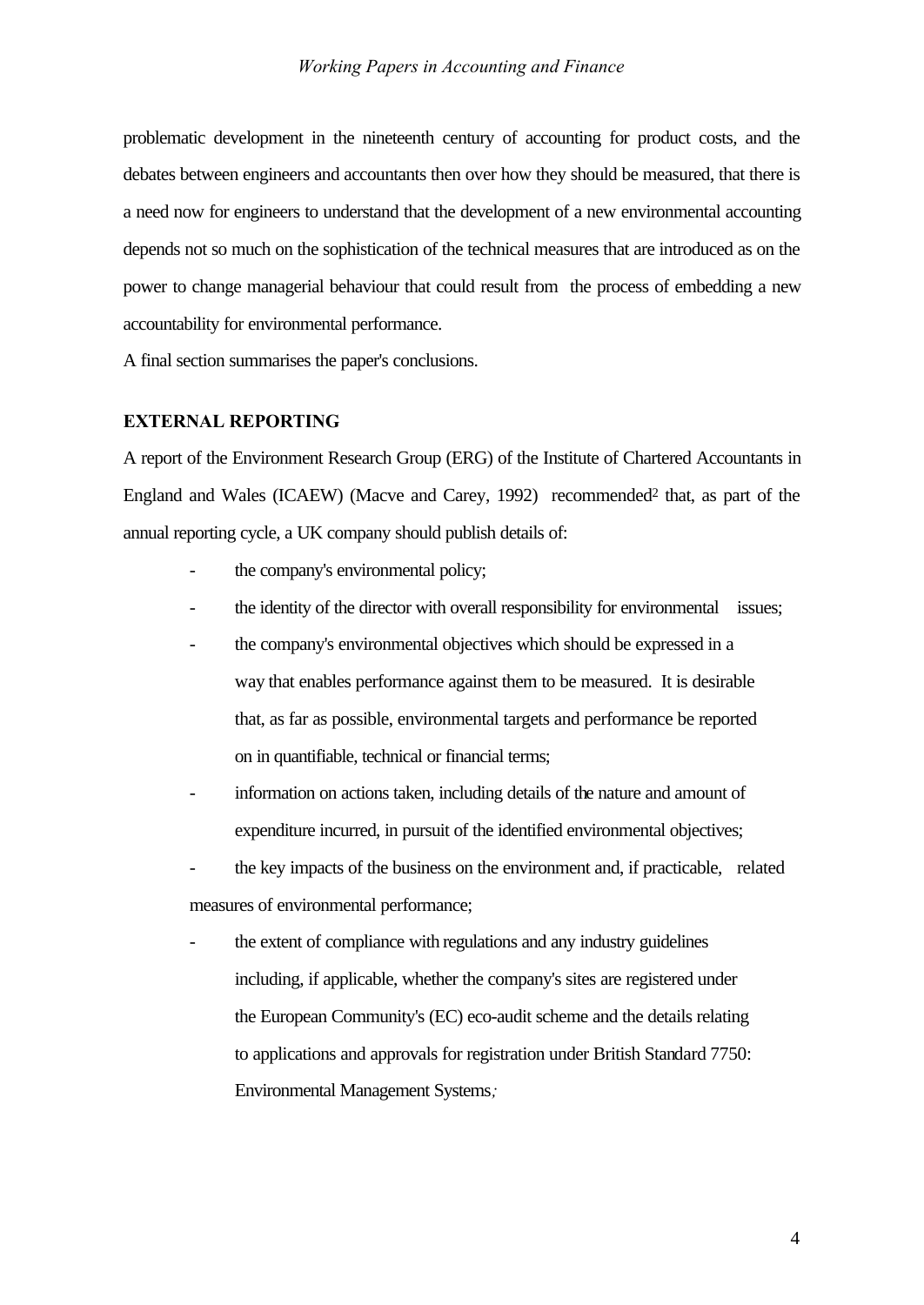- significant environmental risks not required to be disclosed as contingent liabilities;
- key features of external audit reports on the enterprise's environmental activities, including those relating to particular sites.

Should any of this information be provided in a document separate from the company's annual report and accounts, the latter should contain a reference to the availability of that document.

Practice to date has been patchy. Recent survey evidence (e.g. Macve and Carey, 1992; Butler, *et al*., 1992; FEE, 1993; KPMG, 1993) points to a very limited response by UK companies generally to reporting on environmental issues. There are, however, some signs that the situation is improving. Over the last three or four years it has become normal for the very largest UK companies to include information on environmental issues in, or in conjunction with, their annual reports. Some of these companies provide an extensive review. Within Europe the level of disclosure of environmental information appears higher in Germany than in any other country (Roberts, 1991). Much of the information currently provided in the UK remains non-specific. Emphasis is on statements of policy, with relatively little quantification of technical or financial factors, with a few exceptions where quantified achievements against targets are provided by companies such as ICI, BT and IBM-UK.

Even when quantification is provided only a few financial implications are mentioned. For example, ICI's environmental report presents the annual total of its 'environmental expenditure' and gives the costs of some individual new plants. It also refers to some of the financial savings achieved through reductions in waste and in energy and water usage. Last year British Petroleum (BP) devoted nearly a full page of the Financial Review section of its 1993 annual report and accounts to environmental investment. BP estimated its 1993 operating expenditure on pollution prevention, control, abatement or elimination to be £200m, although its chief financial officer added that environmental expenditure is difficult to identify because it is embedded within other day-to-day operating costs. In addition BP charged about £160m against profits for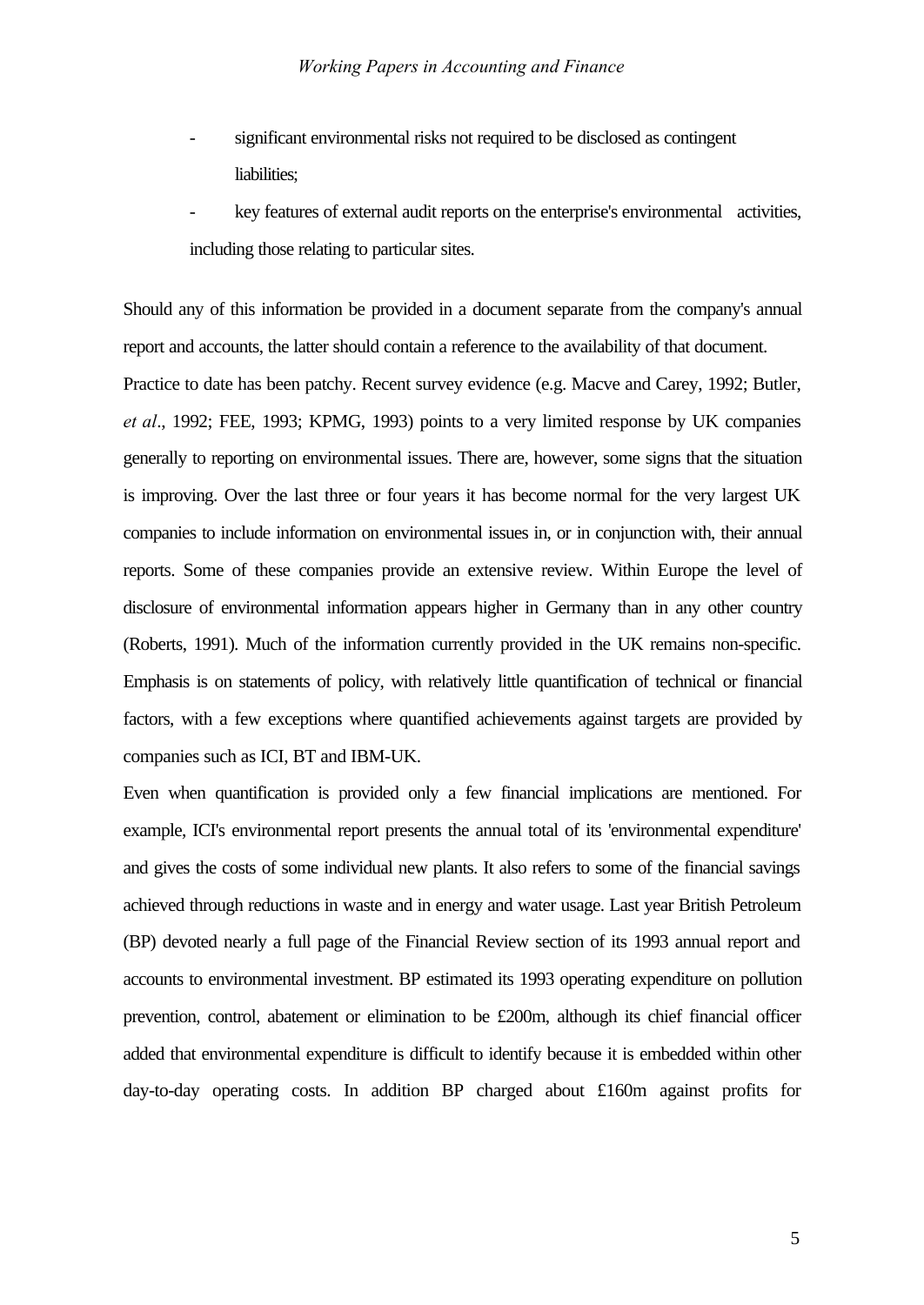'environmental remediation' programmes at service stations and other sites. Capital investment was about £250m. In its accounting policies BP has a section on 'environmental liabilities' and provisions for environmental restoration stood at £345m at the end of 1993, while provisions for dismantling costs stood at £1,530m. There was also discussion of potential contingent liabilities (Accountancy, 1994).

Information on environmental costs in financial statements (or notes thereto) is more common in the US where there are Securities and Exchange Commission (SEC) and Financial Accounting Standards Board (FASB) requirements relating to disclosure of such information (Macve and Carey, 1992, pp. 22-4). Over 25 percent of the US companies surveyed by KPMG (1993) gave some information on environmental expenditures. There is increasing debate around the world as to what extent more explicit guidance should be given by regulators and accounting bodies to companies on their reporting of and accounting for environmental costs.

To date, most of the concern regarding financial accounting has focused on issues such as the reporting of contingent liabilities for environmental restitution costs and/or penalties, and of impairment to land and other asset values. There are issues that need to be dealt with under ordinary accounting and reporting requirements. They differ, in their environmental aspects, mainly because their potential financial impacts may prove larger by an order of magnitude than those that companies have previously faced. As such they are of enormous potential concern to investors and lenders (and hence to regulators such as the SEC).

The fear of litigation, and of raising further the level of stakeholders' expectations, are factors inhibiting the adoption of more extensive environmental reporting by more companies. The major inhibitor, however, is the inadequacies of internal environmental management systems. Few companies have systems 'that allow them to produce this kind of data and therefore many have a significant hurdle to jump before they can produce an environmental report for public consumption' (KPMG, 1993, p.iii).

#### **INTERNAL SYSTEMS**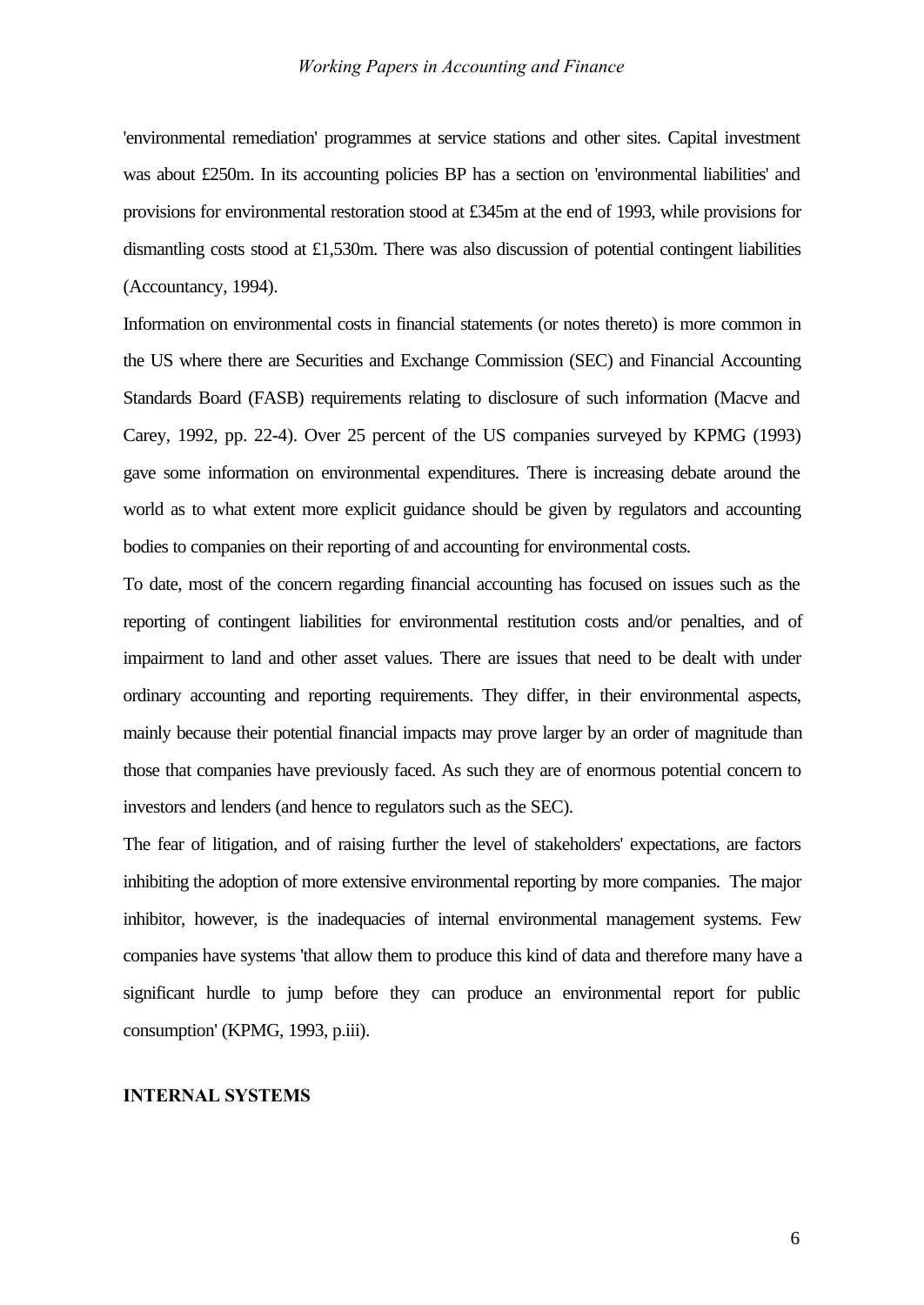Changes needed in internal systems comprise both organisational and technical changes. 'Topdown' mission statements are inadequate without a wholesale change in management culture 'from top to bottom' and in the education, training and incentives provided to lower managers and other employees.

To effect these changes several steps may be taken (Macve and Carey, 1992). Manage-ment should establish clear lines of responsibility on environmental matters and give a board member overall responsibility for such issues. The company should set out its environmental policy, prioritize objectives and develop information systems for monitoring performance. This is needed both for external regulation and reporting and for internal decision-making and control. The structure and systems adopted should be integrated with the company's mainstream management structure and systems. This is necessary to provide clear signals and incentives for action at all levels throughout the organization. There should be an internal environmental auditing programme to ensure environmental policies are being properly implemented. Companies in which environmental incidents, e.g. an oil spillage, may arise should establish procedures for managing such an event.

The evidence that companies are achieving such changes internally is even more patchy than that for external reporting. It is not yet clear whether this is because the changes have not yet taken place, or because researchers have not yet investigated them adequately and published their findings $3$ .

## **Technical costing changes**

It is argued that conventional accounting systems inhibit environmentally oriented actions and expenditures because the costs that are reported - and included in investment appraisal budgets focus on the immediate direct costs of actions, processes and products and ignore the levels of costs at which savings are most likely to occur - the indirect costs and the longer term costs. The accounting systems also fail to evaluate the potential benefits from environmental decisions. Thus an exercise by the US Environmental Protection Agency (EPA) and Du Pont, and a similar exercise in the UK on individual sites in the Aire and Calder Valley, showed that there are 'many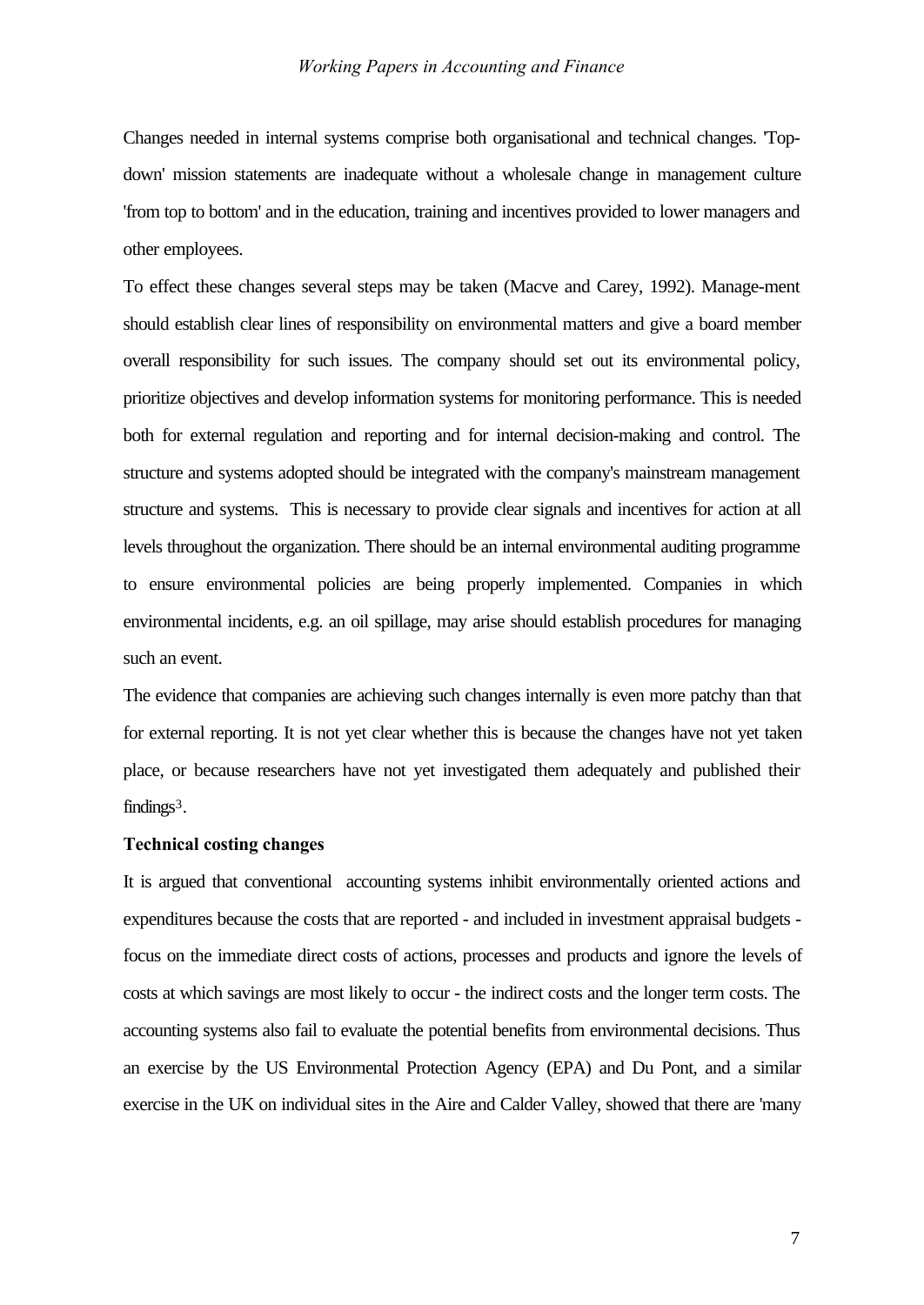pollution prevention projects with paybacks of less than a year which are not being implemented', whether because of competition for management attention or the difficulties of identifying the relevant causal factors (Bennett and James, 1994). A change in approach is needed if companies are to move from 'end of pipe' clean-up solutions to preventative design.

In order to provide a disciplined framework for evaluating all relevant costs, the EPA has developed the 'Total Cost Assessment' (TCA) method, and experiments have been undertaken to investigate the effect on decision making about pollution prevention projects in the pulp and paper industry (Tellus Institute, 1992). In the two projects studied, the new recognition of costs resulting from not adopting the prevention measures (in particular future liability costs and foregone energy savings for fresh and wastewater pumping and treatment, and for freshwater heating) improved the financial acceptability of the prevention investment on all normal decision criteria (net present value - NPV; internal rate of return - IRR; and payback).<sup>4</sup>

TCA focuses on recognising a number of tiers of costs:

| Tier 0 | Direct costs only                                     |
|--------|-------------------------------------------------------|
| Tier 1 | Tier $0 +$ indirect costs ('overheads')               |
| Tier 2 | Tiers $0 + 1 + \log a$ liability costs                |
| Tier 3 | Tiers 0 through $2$ , + intangible costs and benefits |

Conventional accounting systems and evaluation procedures measure the indirect costs at Tier 1. They, however, suffer either from not tracing these costs to processes and products or from allocating them in an arbitrary fashion which distorts their decision-relevance (Todd, 1994). Tiers 2 and 3 may not be recognized at all.

There is however a paradox here. The whole thrust of the Tellus/EPA approach is that environmental activity such as pollution prevention is in companies' own self-interest. Environmental costs are also companies' costs - but companies are failing to achieve what is in their best interests (and thereby environmentally beneficial) through the inadequacies of their cost accounting systems. Companies are thereby needlessly causing environmental damage which it is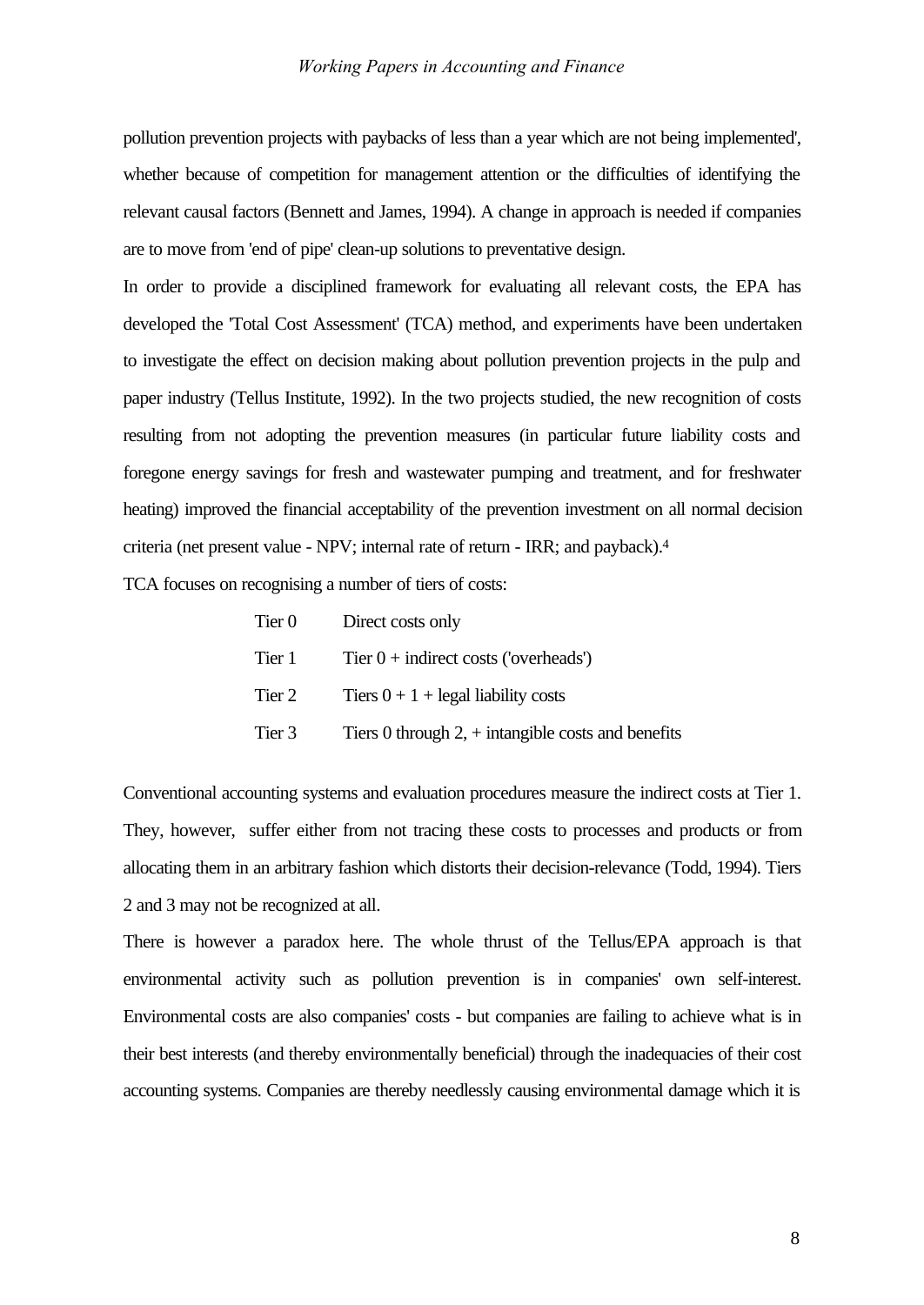in both their own and society's interest to reduce. This must give rise to a concern that 'market based' incentives (such as taxes and tradeable pollution licences) may not be effective if companies are unable to recognize the relevant costs and benefits.

The approach also raises the organizational issues of why current accounting systems are inadequate. The Tellus Institute (1992) points to the additional complexities of the evaluation procedures it recommends, and the additional time needed to undertake them. A cultural change is needed if managements are to give sufficient priority and attention to such schemes to enable them even to compete with other potential investments and activities in being regarded as potential options and to get included in the capital budgeting process. If they do not get over that first hurdle there will be no opportunity for the analytic procedures of TCA to demonstrate their merits.

There are also controversial aspects of the TCA methodology. For example the time horizons may need to be extended to capture the most significant costs and benefits (especially relating to future liability). There is the wider issue of whether the discount rates normally used (reflecting capital market requirements) properly reflect 'social time preference' as between current and future generations (Tellus Institute, 1992; Milne, 1994).

TCA itself has been argued to be incomplete - its tiers 0 and 1 cover the relatively certain costs, and its tiers 2 and 3 the probable costs and benefits. But a management thinking strategically about environmental issues and likely changes in pressures from external stakeholders should also be considering possible future costs and benefits arising from, for example, new regulatory requirements or changes in consumer perceptions. The emphasis must be on the total 'life cycle' costs and benefits to the company<sup>5</sup>, from current, future and potential perspectives. Here there is a potential link to the need for accounting to develop ways to measure impacts on the environment . What are 'externalities' today may become internalized costs (whether though regulatory or fiscal measures) in future (Bennett and James, 1994).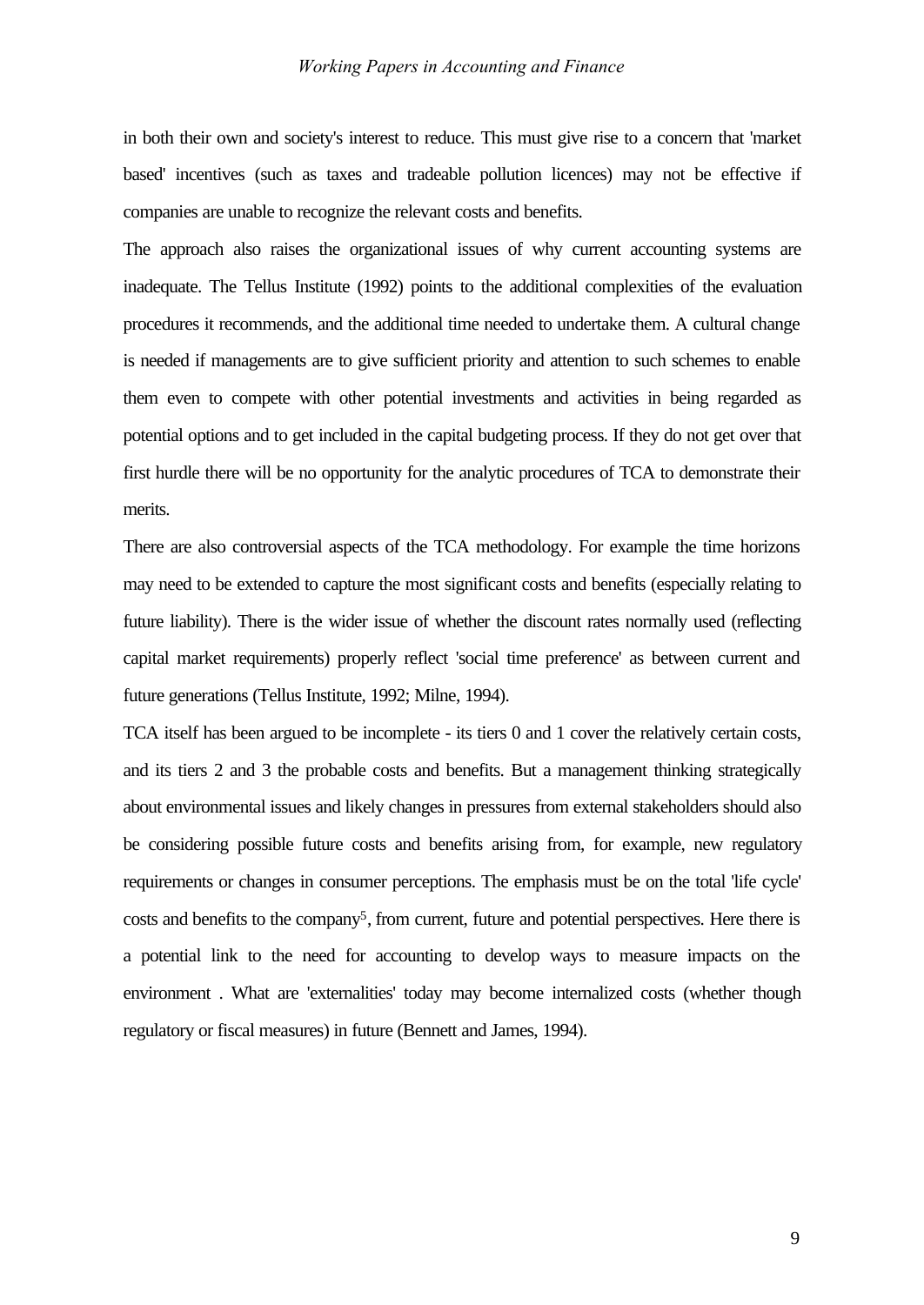Companies have begun to move up the TCA tiers - Bennett and James (1994) have interviewed companies, including Rhone-Poulenc, Baxter Healthcare and 3M, who have identified ways to save costs by expanding their identification of relevant environmental costs.

## **Organizational changes**

There have also been attempts to identify the organizational difficulties that inhibit such developments<sup>6</sup>. Apart from the additional complexity of TCA calculations (e.g. Tellus Institute, 1992), tracing relevant environmental costs may cut across traditional organizational divisions. Information may need to be collated from various functions (sales and marketing, manufacturing, purchase, supply, R&D, finance, personnel etc.) (Houldin, 1993) and responsibility may need to be relocated<sup>7</sup>. For example, are decisions on environmental factors currently exclusively allocated to the legal department or to specialist environmental managers rather than being integrated across the organization (e.g. Epstein, 1994, p.12)? Such integration may alter the patterns of internal incentive structures, product profitability and managerial responsibility. Such change, therefore, may be resisted by managers who have vested interests in the status quo (Todd, 1994).

Thus positive steps, which may require external regulatory stimulus, are needed to overcome organizational inertia. It does not appear likely that this initiative will come from accountants themselves.

A recent study of the attitudes of accountants, based on a questionnaire survey of the finance directors of the 1,000 top UK companies (Bebbington, *et al.*, 1994), indicates that a significant proportion (over 50 percent in the case of energy issues) have introduced, or are at least thinking about introducing, some accounting, whether in financial or statistical terms, for environmentally related activities (in particular for energy, investment appraisal, wastes, packaging and aspects of legal compliance). However, there are also surprisingly high proportions of accountants who have no plans about, or even claim never to have heard of, any of these issues, with two-thirds or more expressing such negative views about issues such as packaging, legal compliance, environmental budgets, water pollution, recycling, contingent liabilities, remediation costs, air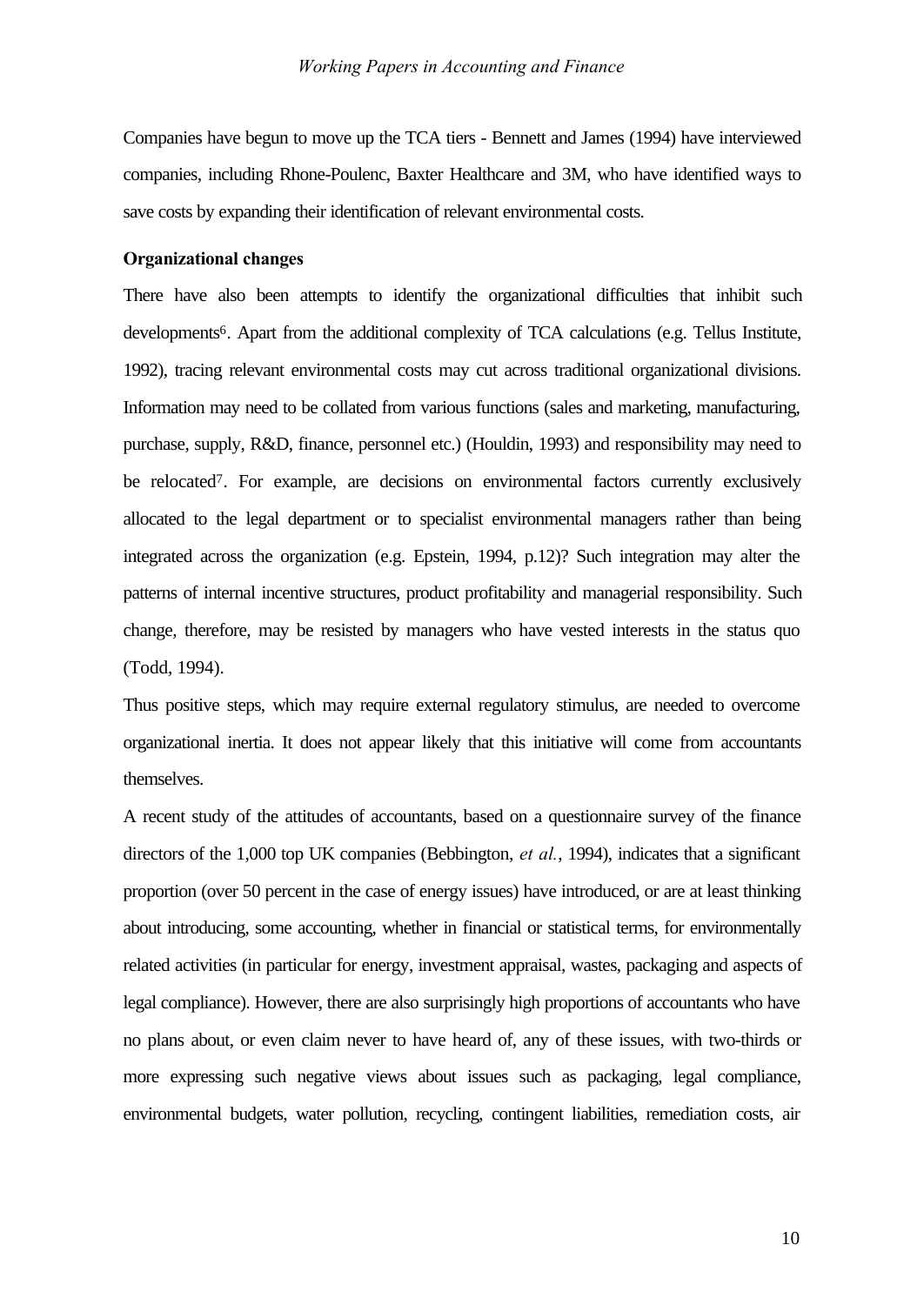pollution, land pollution, sustainability and life-cycle analysis (Bebbington, *et al.*, 1994, Table 2). Where companies are undertaking relevant activities, the extent of accountants' involvement does not appear to be high (the mean response on a scale of 1(low) - 5(high) only rising above 3 for the activity 'disclosure in financial statements') (Bebbington, *et al*., 1994, Table 3).

By contrast, the attitudes expressed by accountants indicate enthusiasm for innovation and development of new systems, recognition of increasing regulatory demands (especially from the UK Government and the EC) and overall support, even if lukewarm, for recognition of companies' environmental responsibility, of stakeholders' rights to information about companies' environmental performance, and of the need for accountants to be involved in the preparation of such information (Bebbington, *et al.,* 1994*,* Table 4).

Thus the accountants' self-perception appears to conflict with their actual involvement in companies' environmental developments. While there is some slight correlation between the attitudes expressed and the actual extent of their own employer organization's environmental disclosure practice, overall the attitudes are very homogeneous and therefore appear to reflect accountants' personalities and professional training and culture as a group. The researchers therefore speculate that there may be aspects of the nature of professional accountancy training (emphasising financial measures, precision, prudence and resistance to change - caricatured as 'the bean-counters who say "no"') which inhibit them from initiating, or even responding readily to, change. The 'official pronouncements' from their professional bodies that support moves towards greater environmental activity (such as Macve and Carey, 1992) have so far largely washed over accountants in practice.

Companies also seem unsure how to utilize the accountants' potential contribution. Bebbington, *et al*. (1994, p.119) quote 'a senior finance director whose company is one of the UK's leaders in responding to the environmental agenda':

*"We found it extremely difficult to see how we could put these things [environmental matters] into the accounting records...accounting approaches encourage short-term*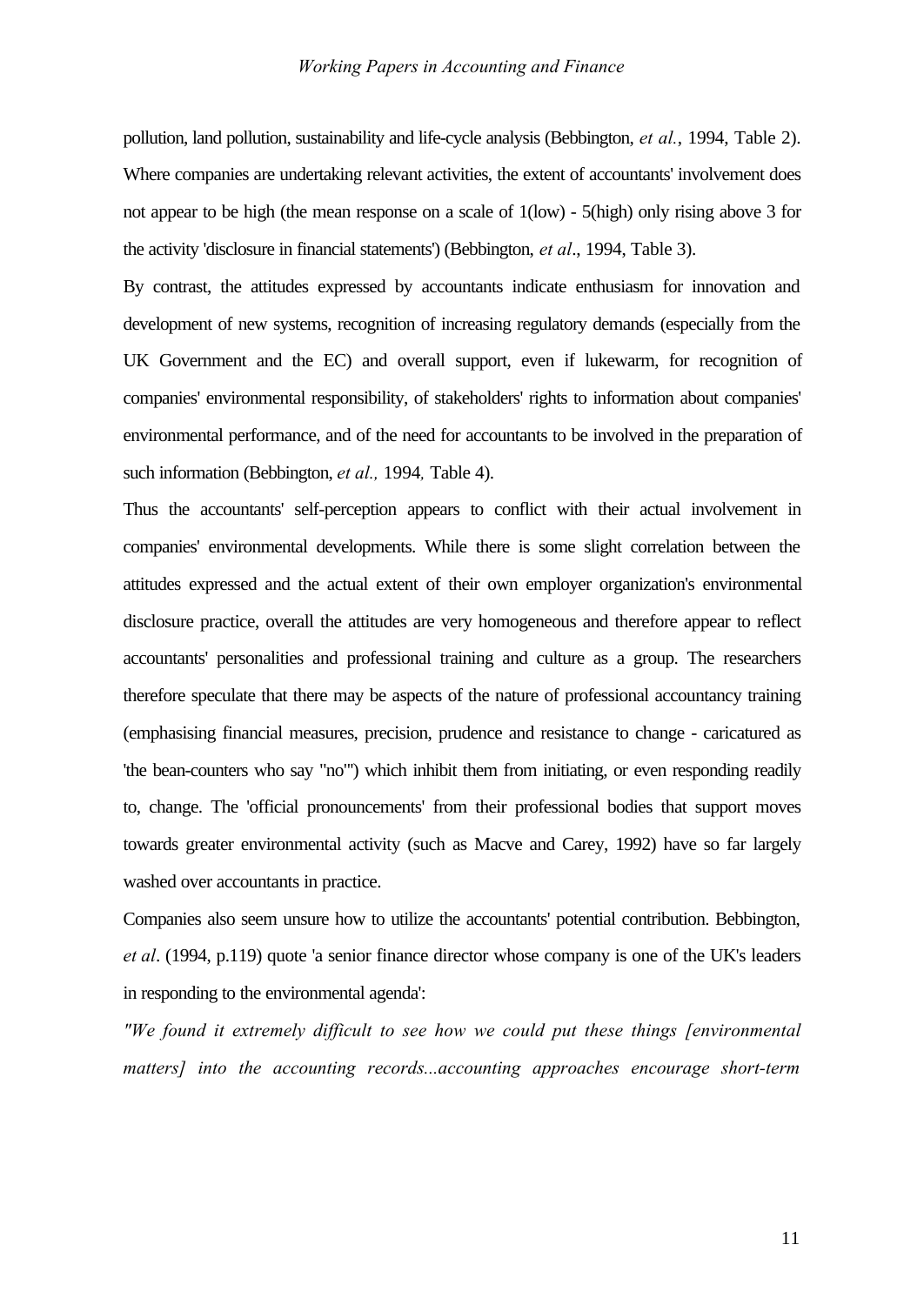*attitudes - community investment, like environmental investment, requires a long-term attitude."*'

## **Incentives**

The critical problem of performance assessment has bedevilled many environmental initiatives:

'*Ex ante* control... does not guarantee success. That is, the *ex post* audit and evaluation must take explicit cognizance of the environmental criteria. This is especially difficult in highly decentralized organizations. For example, Albright and Wilson's early environmental response was to set internal BATNEEC<sup>8</sup> across all sites. Managers soon learned, however, that if they failed to meet *financial* targets, as opposed to environmental, BATNEEC, considerations they were penalized' (Gray, *et al.*, 1993, p.155).

Epstein (1994, p. 15) reports on innovations at Browning-Ferris Industries in the USA where 'one-third of total compensation is at-risk pay based on performance, and the environmental component is integrated through the use of an "environmental multiplier". The amount of the individual's bonus based on business-unit and other performance variables is multiplied by an environmental performance score. Thus, employees receiving a score of 80 out of 100 on meeting the environmental objectives, receive 80 percent of their bonus. A score of less than 70 is considered unacceptable; a multiplier of 0 is assigned and the entire bonus lost. It is with such approaches that corporations can effectively change their cultures and provide for a significant change in the environmental sensitivity of all employees at all levels.'

Such developments in incentives do not seem to be widespread at present. Yet 'individuals are essential elements of the sustainable development process, both as decision-makers in the company and as decision-makers in the high street. The implication is that sustainability can no longer be decoupled from individual responsibility' (Whelan, 1994, p.16). If the accounting incentive-reward structure for individual organizational members is not brought into line with environmental objectives it will be difficult for the organization as a whole to respond effectively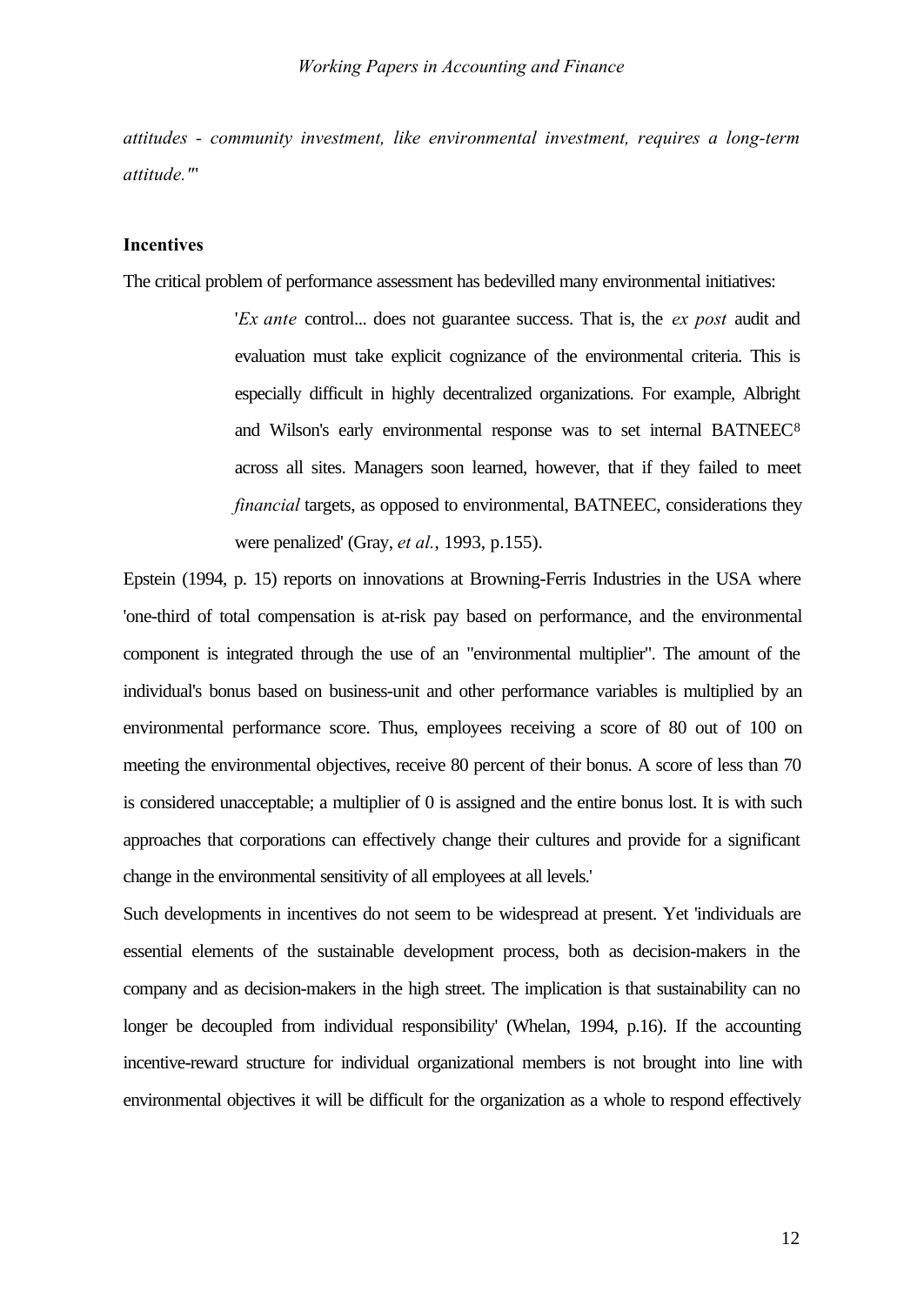to the environmental challenge. Initiatives, such as those at Monsanto, where 'an internal tax is imposed on all internally generated waste, thereby doubly penalizing - and doubly motivating management responsible for waste production' are pointers to the kinds of developments that may be experimented with (Gray, *et al.,* 1993, p.135).

## **Small firms**

A particular issue, identified in the UK Government's recent White Paper on sustainable development (UK Government, 1994), is that of how small firms, including agricultural enterprises, are to be incentivised to adopt more environmentally responsible behaviour . Their access to information about environmental issues and opportunities may be much more restricted than that of larger firms. For such firms, cost savings from environmental investment may also differ from those for larger firms. For example, savings in labour costs may not be apparent if a firm's labour costs are a function of what the company can bear rather than the real workload (Tellus Institute, 1992, p. 50) and there may be other diseconomies of scale. However Epstein (1994, p.18) provides the example of Hyde Tools in Massachusetts, which employs some 300 employees and uses 'sound business analysis to improve both its bottom line and the environment'. The company has eliminated use of toxic chemicals, and achieved enormous reductions in waste water (from 29 million gallons to 1 million gallons in three years).

## **THE ROLE OF ACCOUNTING IN ENVIRONMENTAL DECISIONS**

The previous sections have reviewed some recent developments in external environmental reporting and adaptations to internal costing systems to better capture relevant costs for environmental decisions and refocus management's priorities. In this section I look at three of the major issues which remain problematic however, both theoretically and in practice. First is the problem of whether the environmental costs to a business can be regarded as equivalent to costs to the environment; second is the nature of the respective roles of quantitative physical measures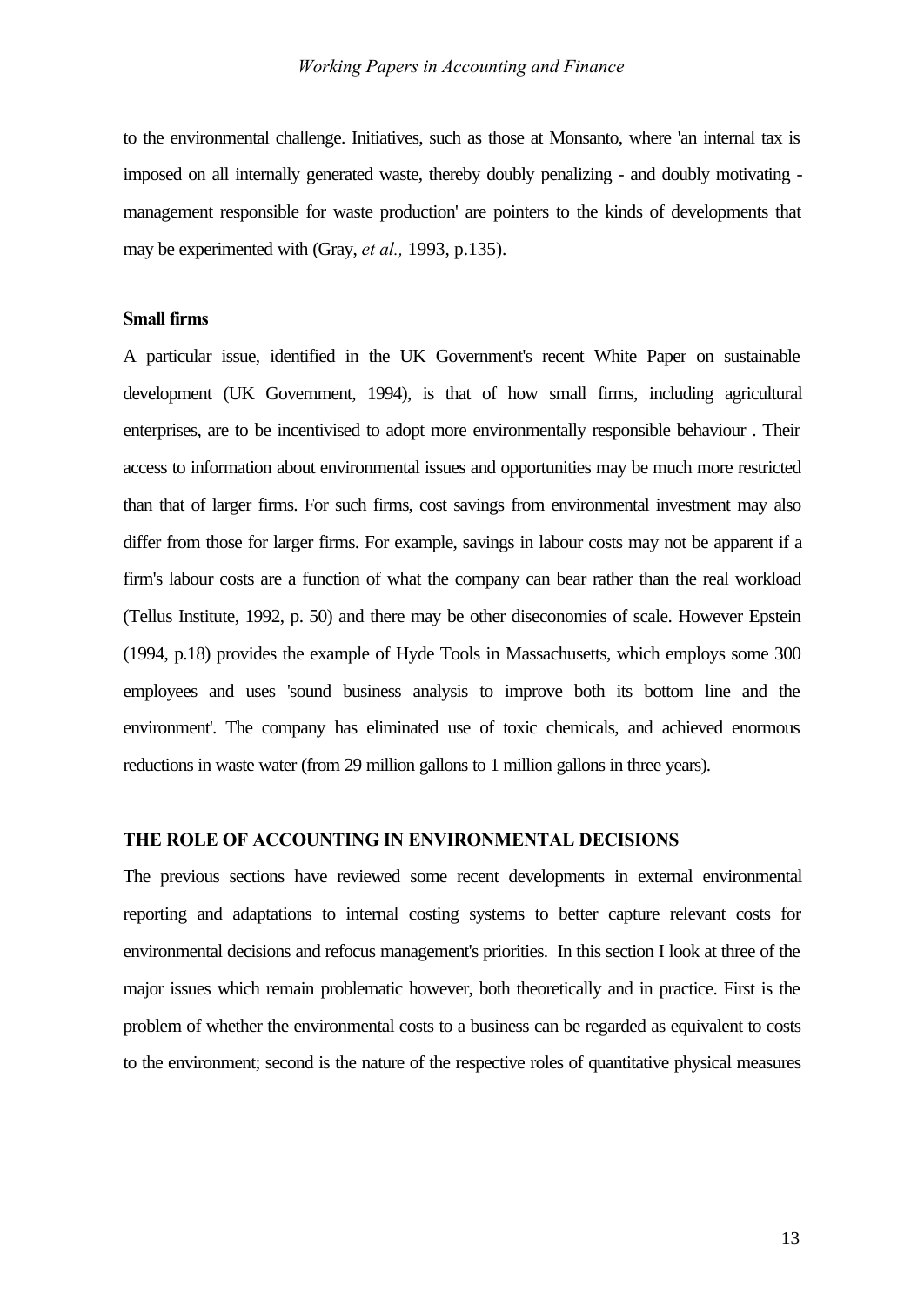and financial measures; and third is the fundamental nature of accounting's methodology for identifying costs.

#### **Costs of or to the environment?**

Most of the initiatives discussed above deal with environmental impacts on companies such as the potential liabilities or asset impairments that may need to be reported in external financial statements; and the potential cost savings and other benefits that may need to be recognized if companies are to take appropriate action to reduce waste, prevent pollution etc.. By responding to these impacts companies may benefit both the environment and their own 'bottom line'. But this approach avoids those areas of conflict where what is good for a company's bottom line is harmful for the environment because the externalities that it imposes do not presently have to be internalized - through regulatory or fiscal mechanisms - as its own costs. Thus reporting of expenditure on environmental clean-up may not signify an 'environmentally friendly' company but an 'unfriendly' company that is doing something to mitigate the environmental damage it is causing. A full accountability needs to extend beyond the company's own costs and revenues to capture impacts on the environment, for example through the developing - but still controversial approaches of environmental impact assessment (EIA) and 'life cycle analysis' (e.g. Milne, 1994). Clearly, in the present state of the art, any such accounting is fraught with theoretical and practical difficulties (e.g. Cope and James, 1990), although pioneering attempts have been made (e.g. in BSO/Origin's annual reports, illustrated at Macve and Carey, 1992, pp. 57-65). Various bodies (such as the United Nations and International Institute for Sustainable Development) have called for further research and experimentation with such 'natural resource accounts' that measure the impairment of natural and environmental resources, to provide for example a 'sustainable development profit and loss statement based on sustainable development accounting principles' or an environmentally adjusted 'value added statement' (Macve and Carey, 1992, p.75). Moreover it must be remembered that uncertainties and measurement difficulties have not inhibited accountants from reporting intangibles that companies do benefit from, such as research and development, brands and goodwill, when user demands or management requirements and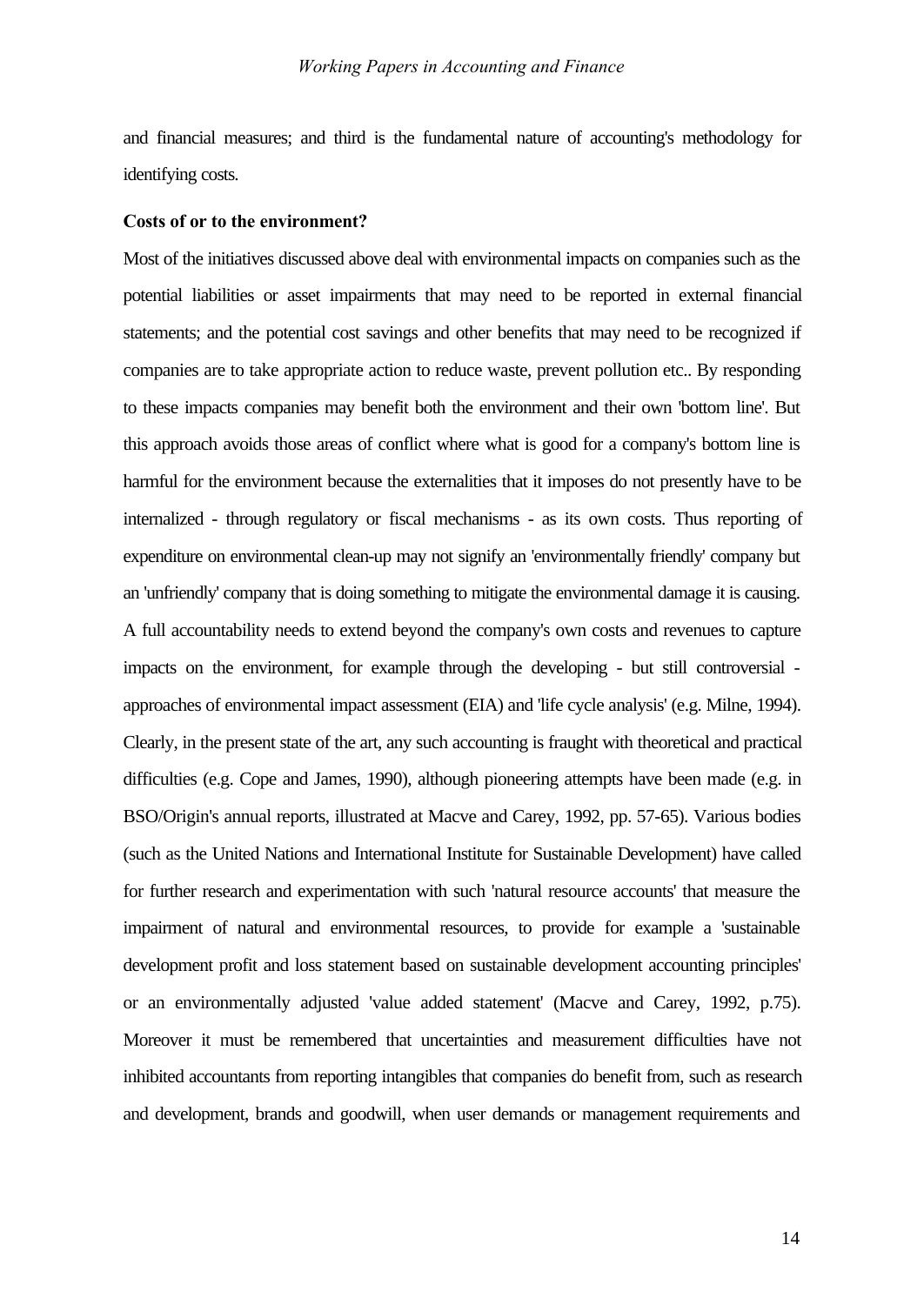incentives have been sufficiently strong (e.g. Arnold, *et al*., 1992). If a company's stakeholders are to receive a full account of its environmental performance the development of an accounting for these externalities is a priority for research and practical experimentation.

### **Physical or financial?**

'You can't manage what you can't measure'

'Change what you count and you change what counts'

The potential for quantification of targets and achievements through physical measures - tonnes of hazardous wastes, proportions of recyclable materials, concentrations of particulate emissions, etc. - is clear, and such measures are already illustrated in the publicly available reports on pollution control including, increasingly, companies' annual environmental reports (Collier, *et al*., 1993). Internally such measures may also be used as part of an array of targets and performance indicators within a 'balanced scorecard' (e.g. Epstein, 1994, p.19). The increased use of nonfinancial measures, at least at lower levels of organizations, is also a feature of modern management control systems with their focus on quality and continuous improvement, and is of increasing importance where organizations promote 'bottom-up empowerment' rather than 'topdown control' and are downsizing and flattening their structures (e.g. Epstein, 1994; Tyson, 1994). However, the power of the 'financial bottom-line' has always made it accountancy's strongest weapon, both in its apparent capability to summarize organizational performance across a diverse range of divisions, activities and products and in its behavioural linkages to incentives and rewards (e.g. Ezzamel, *et al.,* 1990). Despite the major reorientations of management accounting systems in recent years, top managements are likely to continue to 'manage by the financial numbers' (e.g. Tyson, 1994, p. 28). The need both to capture internal environmental considerations in terms of financial consequences (as in TCA) and to attempt to measure financially external impacts from the organization on the environment is a major challenge for the further development of environmental accounting (Cope and James, 1990).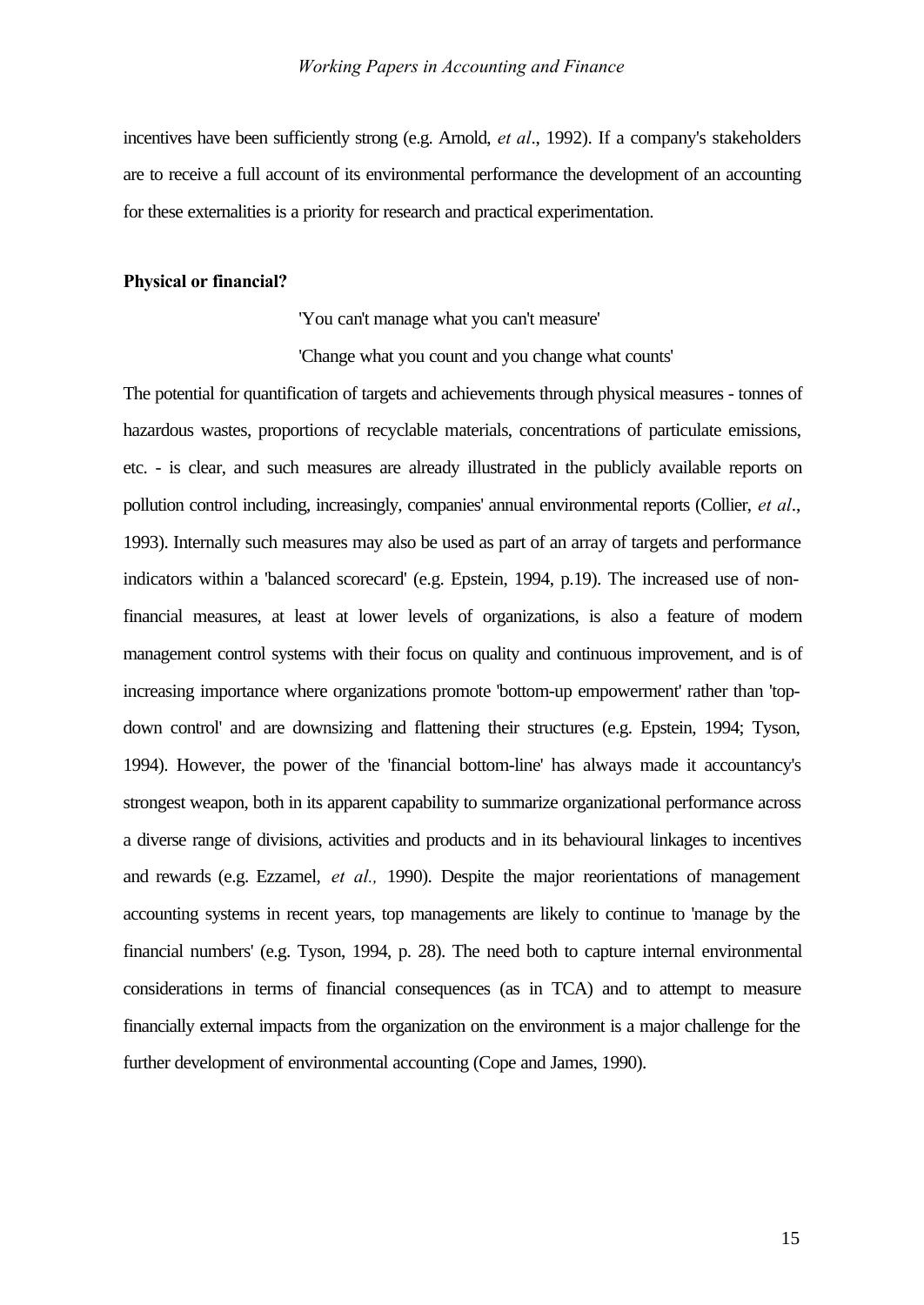Increasing quantification (whether physical or financial), however, carries its own dangers. It gives a spurious objectivity to numbers that often reflect highly subjective and judgemental assumptions and estimates. It marginalizes those factors that must remain qualitative (and whose subjectivity is thereby further emphasised) but which may be the more important. The interpretation of accounting numbers remains therefore equally as, if not more important than, the actual numbers themselves. The numbers should provide the means to sharpen up analysis and questioning but do not in themselves provide the answers and certainly not the complete answers.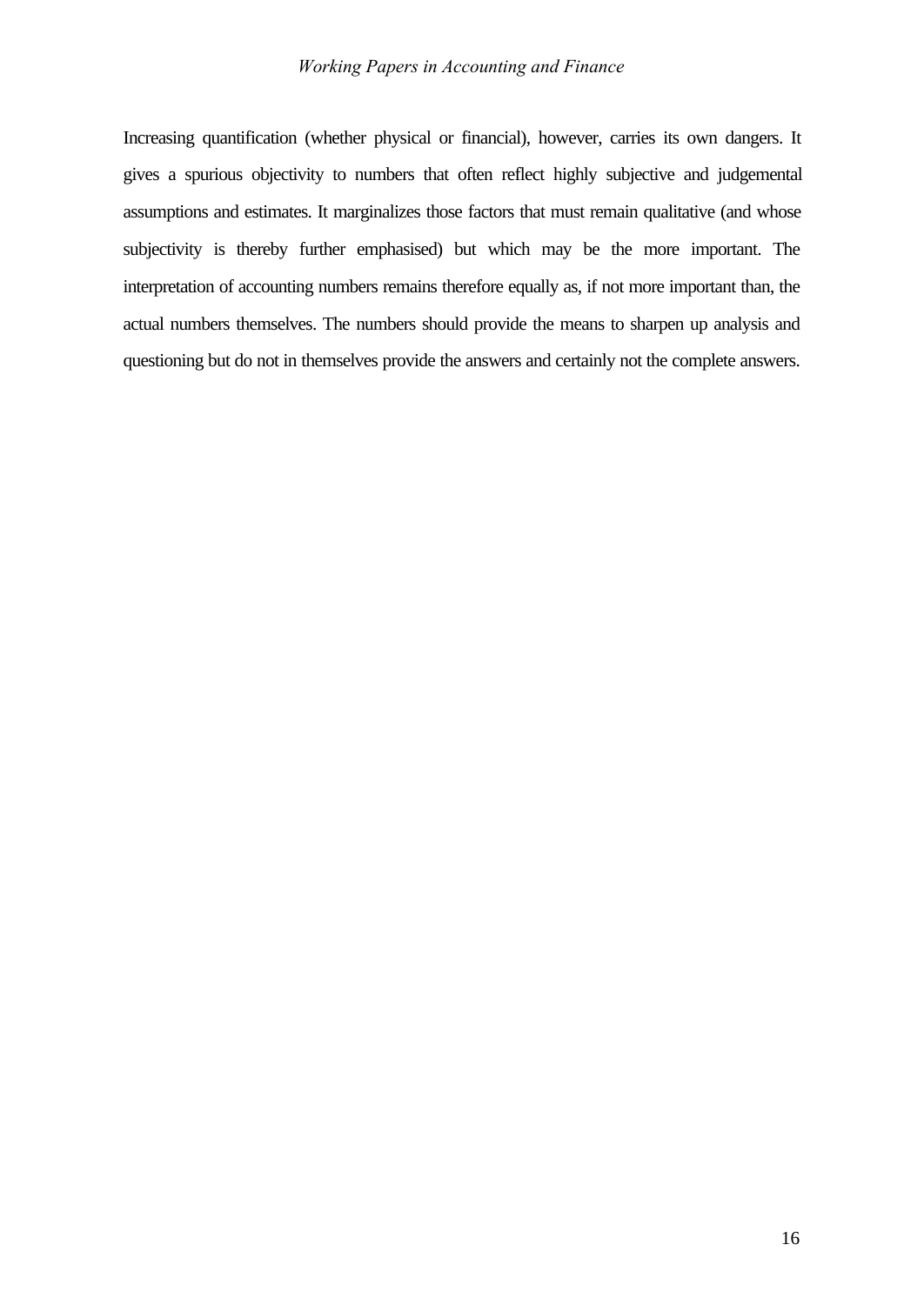#### **The nature of accounting costs**

In calling for technical improvements in accounting systems to better capture environmental costs and impacts it is necessary to understand both the limitations of accounting numbers and the power that the process of embedding a new accountability has to change managerial decisionmaking and organisational behaviour. This is illustrated by the nineteenth century development of early cost and management accounting.

Since the nineteenth century engineers, followed by accountants and, more recently by managerial economists, have focussed on the nature of business costs (Wells, 1978). It has been argued in an influential book (Johnson & Kaplan, 1987) that early cost management, focussing on estimates, was a common-sense and useful activity which assisted management decisions. But it later became enmeshed in the accountants' routines for systematic recording and overlaid by the concerns of external financial reporting, thus 'losing its relevance'. However, I would argue that the nature of cost accounting may alternatively be seen as having always been problematic. It was primarily engendered by a new managerialist concern with standards of human performance - standards which do not have the neutral objectivity of physical engineering standards, not least because human beings react to (e.g. by internalizing) the standards by which they are appraised (Ezzamel, *et al*., 1990).

The central technical problem has always been the treatment of indirect or overhead costs, in particular in multi-activity and multi-product firms. The 'practical' approach was to regard overhead as just another cost which 'attached' to units of product like direct costs (Wells, 1978). In order to find the 'true' unit cost of a product such indirect costs needed to be allocated in a systematic way - and the arithmetical accuracy of the calculations gave an appearance of objectivity to the resulting answers.

Both engineers and accountants argued long and hard over what were the 'correct' ways to carry out such allocations. Engineers favoured systems that purported to identify the physical causal relationships in operation, however remote those causal links. This approach has recently gained a new lease of life in the activity based costing (ABC) systems that now attempt to trace costs to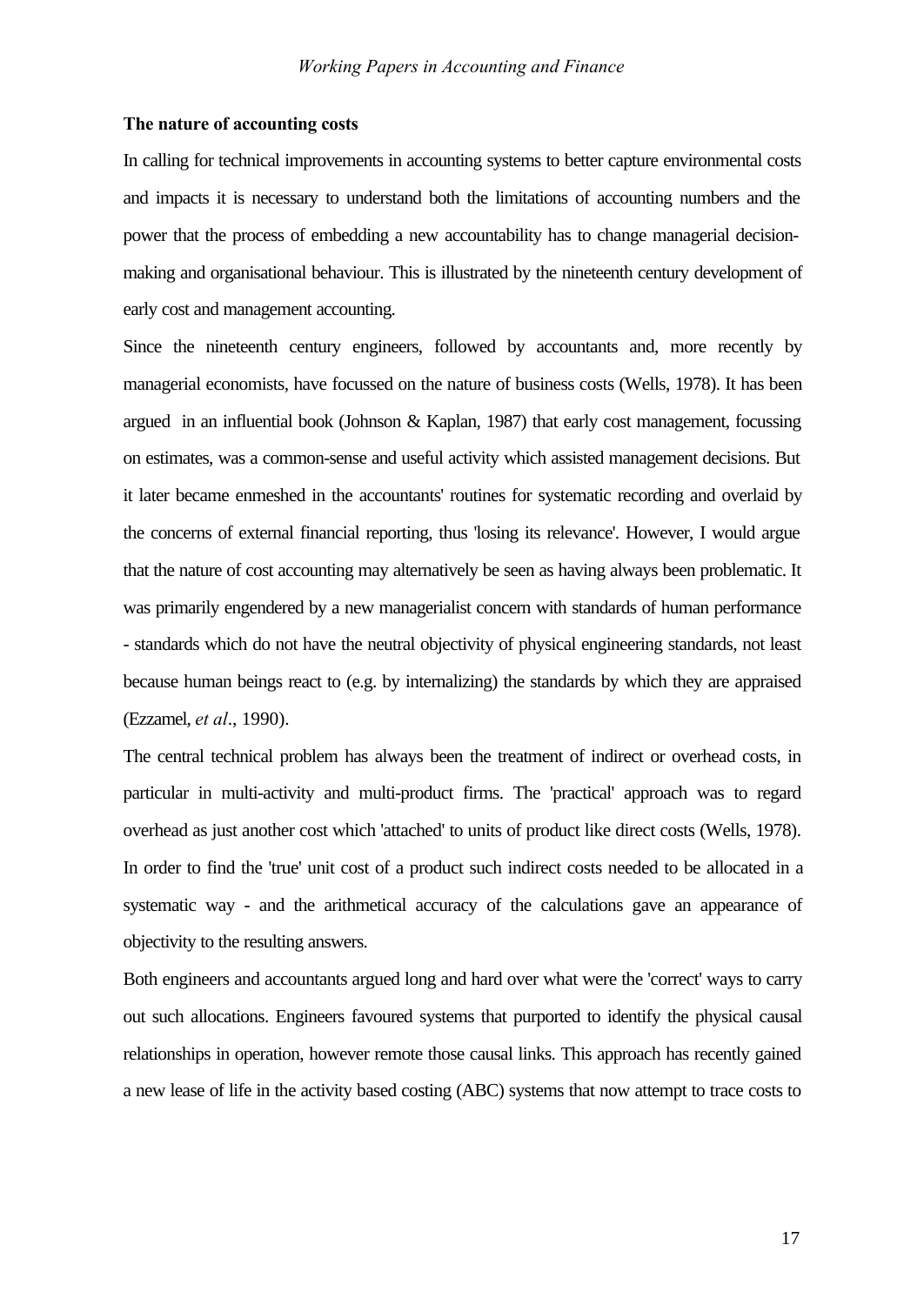their 'cost drivers' (eg. Tyson, 1994). However, from an economic and decision making perspective such allocations are inherently arbitrary and largely if not totally irrelevant. Cost does not create value. Value is based on the interaction of supply and demand. For economic decisions, what matters is how costs will change as a result of each decision. Therefore the concern is whether the extra revenue or other benefits the decision will bring are worth the extra costs. Such impacts of decisions are unlikely to be captured by routine reports of past costs, allocated in some inherently arbitrary fashion, however arithmetically precise<sup>9</sup>.

The nineteenth century engineers' concerns with identifying 'true' total cost were therefore misplaced. The engineers' approach was believed to be a 'scientific' approach to identifying causes and effects. This led them to defend what are essentially indefensible allocations (Wells, 1978). However, the accountants' parallel concerns in identifying 'true' total cost reflected a different motivation, which arguably explains the accountants' later dominance in management (accompanied, at least in the UK, by higher social status and greater material rewards (French, 1994)). Their approach is best understood as focussed on the development of systems of accountability and responsibility for costs and profits that would provide norms and standards of human performance. These norms and standards could be linked to incentives and internalized by organizational members, from shop-floor workers to top managers, in a reciprocal hierarchy of surveillance, control and self-control (Ezzamel, *et al*., 1990). Its success lay not in its creation of a new 'scientific' knowledge about costs but in its power to stimulate successful organizational performance. It was a new 'power-knowledge' (Hoskin & Macve, 1994). 'Cost' is therefore not an objective engineering datum about a product or process - it is constructed, through conventions, for an economic and social purpose.

There is a continuing tension between the engineers' 'objective' efficiency perspective and the accountants' more subjective, economic and behavioural perspective on business activity and on how to control performance. This tension sometimes amounts to hostility (French, 1994). In the context of UK pollution control this tension is focussed in the concept of BATNEEC whereby scientific and technical features are balanced, if not subordinated, within managerial disciplines

18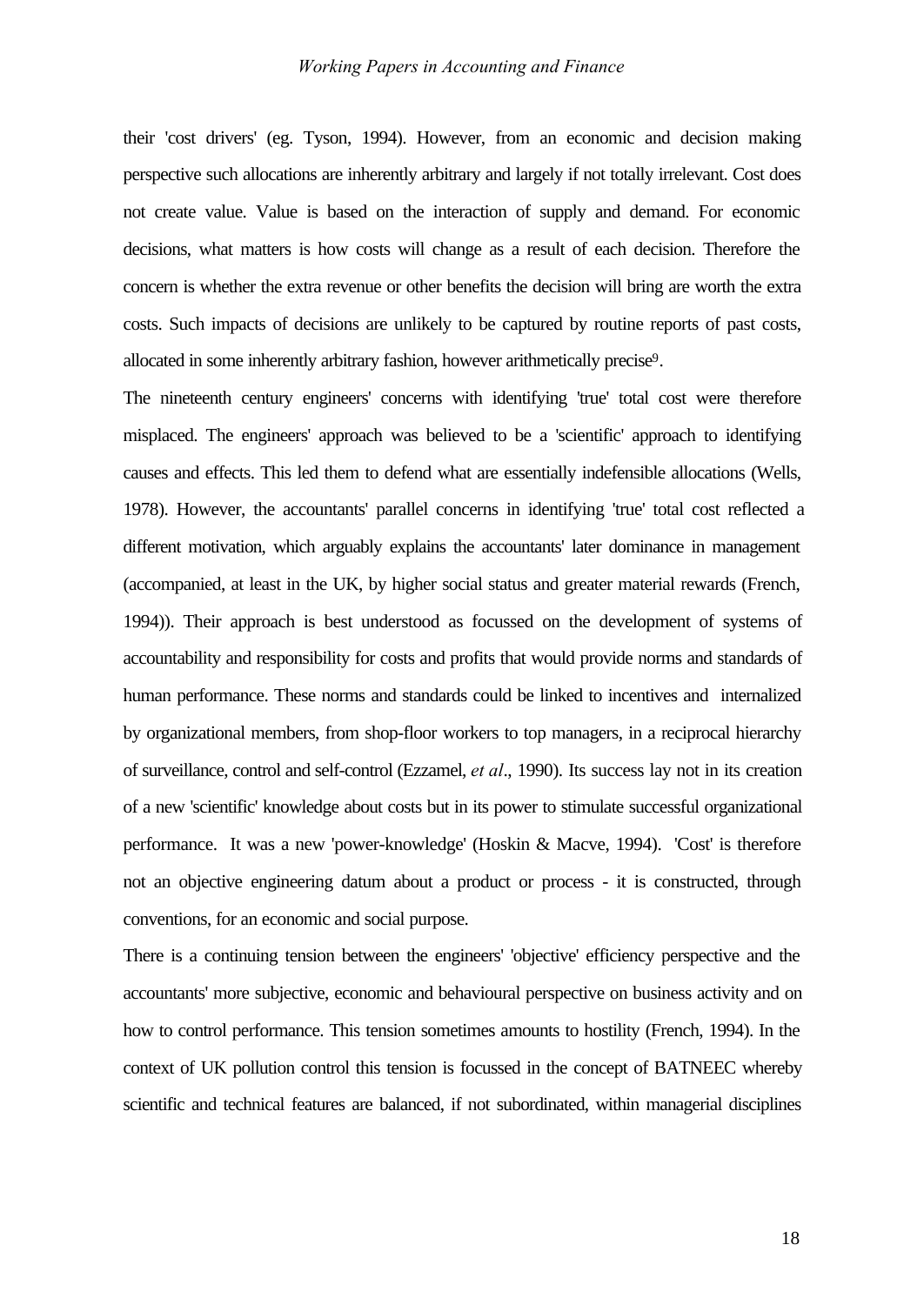such as cost accounting. Thus the UK's Department of the Environment has been characterized as strong in engineering but not in management disciplines such as accounting and as needing strengthening in these latter skills (Power, 1994).

The final challenge for 'environmental costing' therefore is not just to increase the technical sophistication by which environmental factors are traced through to activities. It has to construct a new accountability that is linked to real incentives. Only then can environmental performance become as culturally dominant in management for sustainable development as, for the last one hundred and fifty years or so, financial performance has become in the kind of business management that has, in large measure, created the 'problem' of the environment.

## **CONCLUSIONS**

In response to various pressures, businesses have begun to report externally on their environmental policy and performance. The significance of such external reporting depends on the extent of changes in management culture and systems and on how new measures influence management decisions. The 'greening of accountancy' involves a reappraisal of how to identify and measure the relevant costs of processes and products (such as 'Total Cost Assessment') and a redesign of incentive mechanisms.

Through these changes managerial decisions and corporate behaviour may be refocussed towards the goal of achieving sustainable development, for example by pursuing a viable industrial ecology.

Evidence to date suggests that organizational inertia, including the relative lack of involvement on the part of accountants themselves, is inhibiting such changes. There is however a paradox that improving environmental performance is often advocated as remedying defects in a company's assessment of their own self-interest.

This new role of accounting is at present embryonic. A number of theoretical and practical issues need research and experiment if its potential is to be realized. There is a need to recognize a new dimension, namely costs which represent environmental benefits (and vice versa). The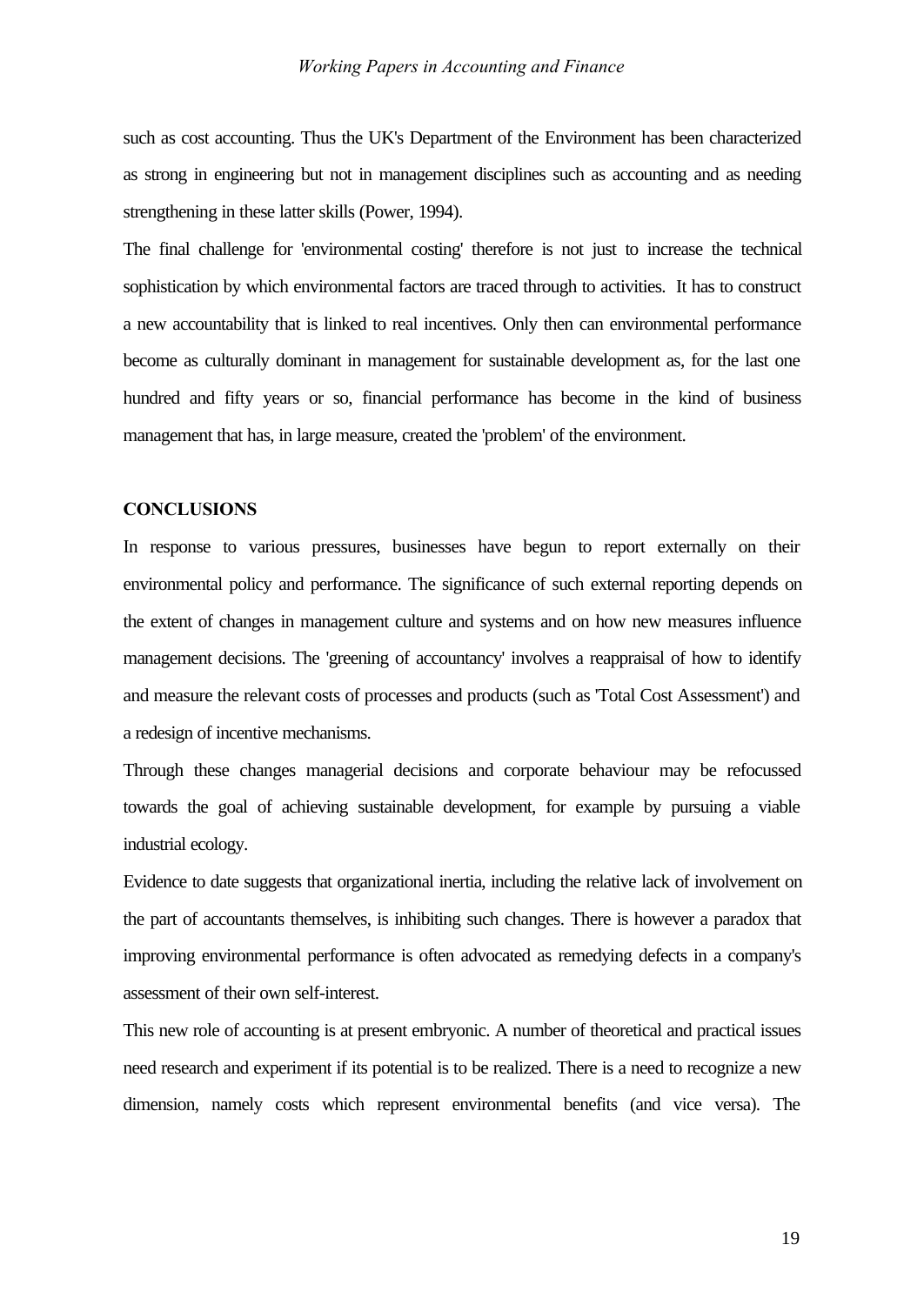appropriate balance between the roles of physical and financial performance indicators is not yet established. Moreover the fundamental relationship between accounting and management decision making has always been problematic. The nineteenth-century debates between engineers and accountants illustrate both the subjectivity of the nature of 'cost' and the powerful effects of its construction as part of a new system of accountability. A reorientation of accountability to focus on environmental performance is the major challenge in the "greening" of accountancy.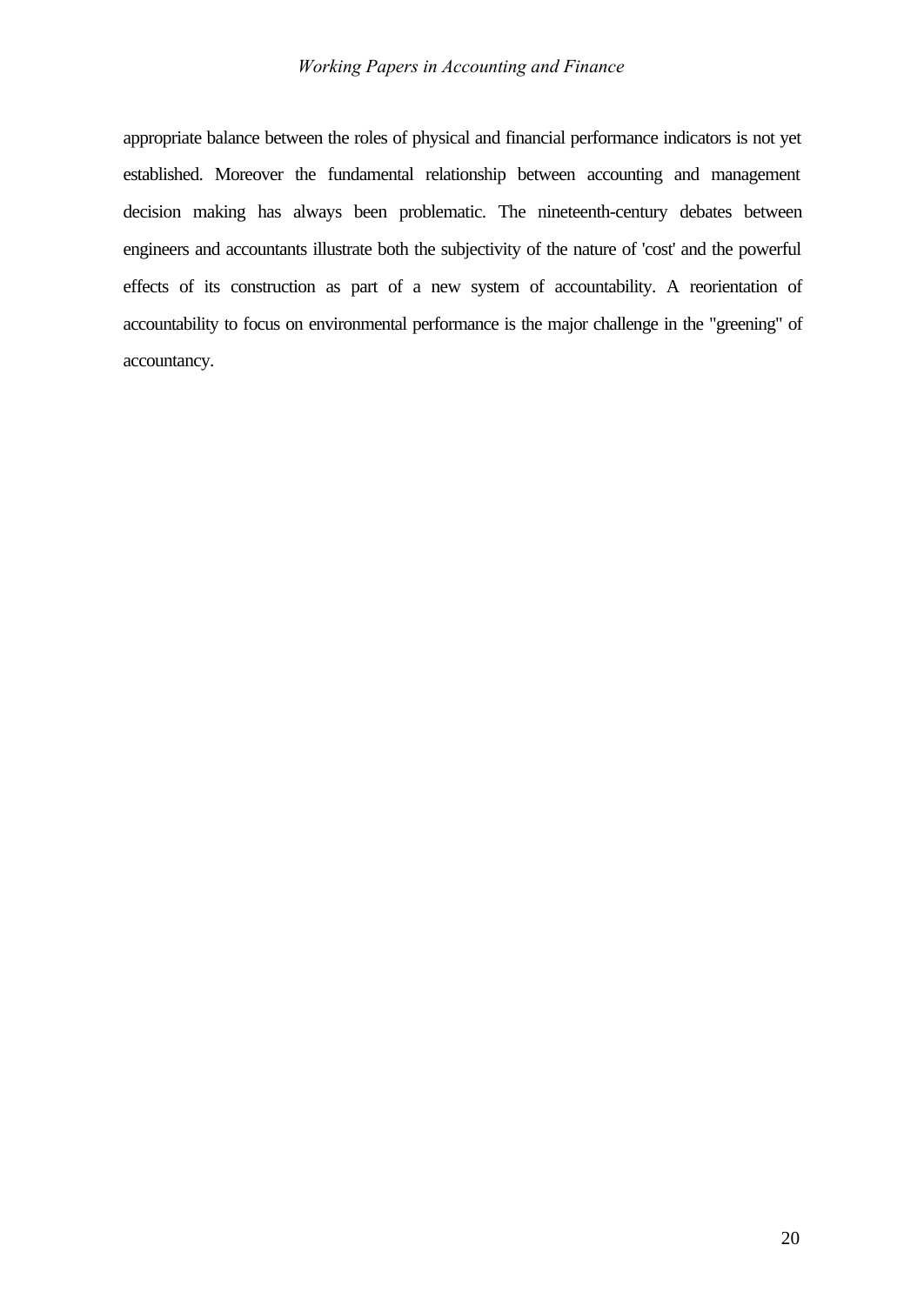## **FOOTNOTES**

- 1 This paper draws in part on the report (Macve and Carey, 1992) of the Environment Research Group (ERG) of the ICAEW which was chaired by the author. Group members included accountants, auditors, academics, business managers, investment analysts, economists and civil servants.
- 2 In compiling its recommendation the ERG of the ICAEW drew on reports, such as those of the International Chamber of Commerce, the UK '100 Group' of Finance Directors, the International Institute for Sustainable Development (IISD), the UN, the EC Commission and others such as Deloitte Touche Tohmatsu International/ISD/SustainAbility, 1993
- 3 A major study currently underway in the USA on "The Measurement and Reporting of Corporate Environmental Performance" sponsored by the Institute of Management Accountants (Epstein, 1994) may shed light on the extent of changes in internal systems and barriers to change.
- 4 Kreuze, *et al*., 1991 and Bailey, 1991 contain worked examples of TCA.
- 5 This should not be confused with the 'life-cycle analysis' of external environmental impacts discussed below, except that such analysis may identify costs and benefits that will in future possibly impact the company as regulations or fiscal incentives change (e.g. Bailey, 1991).
- 6 Similar failures of present cost and management accounting systems have also been identified in relation to non-environmental investment decisions which involve longterm and/or intangible benefits - including improvements in cost and management accounting systems themselves (e.g. Tyson, 1994).
- 7 Again similar complexities arise in tracing costs to 'cost drivers' in modern activity based costing (ABC) systems (e.g. Tyson, 1994).
- 8 BATNEEC (Best Available Technology Not Entailing Excessive Costs) is the criterion utilized by Her Majesty's Inspectorate of Pollution (HMIP) in the UK in assessing acceptability of processes (e.g. Slater, 1994, p.10).
- 9 The history of cost accounting is replete with examples of situations where divisions, processes or products appeared unprofitable under the basis of overhead allocation adopted, so that the management wisely changed the basis (e.g. Wells, 1978, p.84).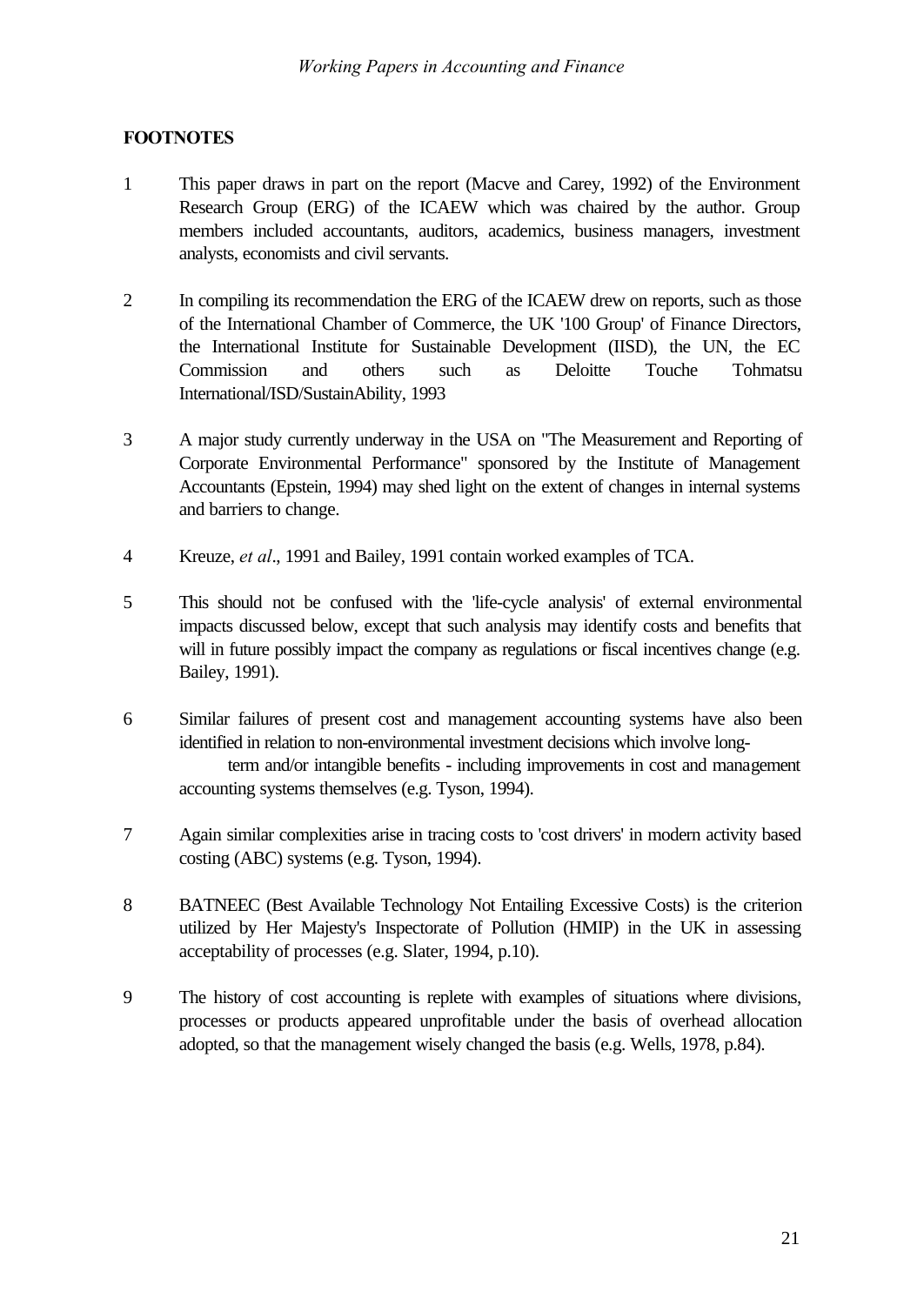*Working Papers in Accounting and Finance*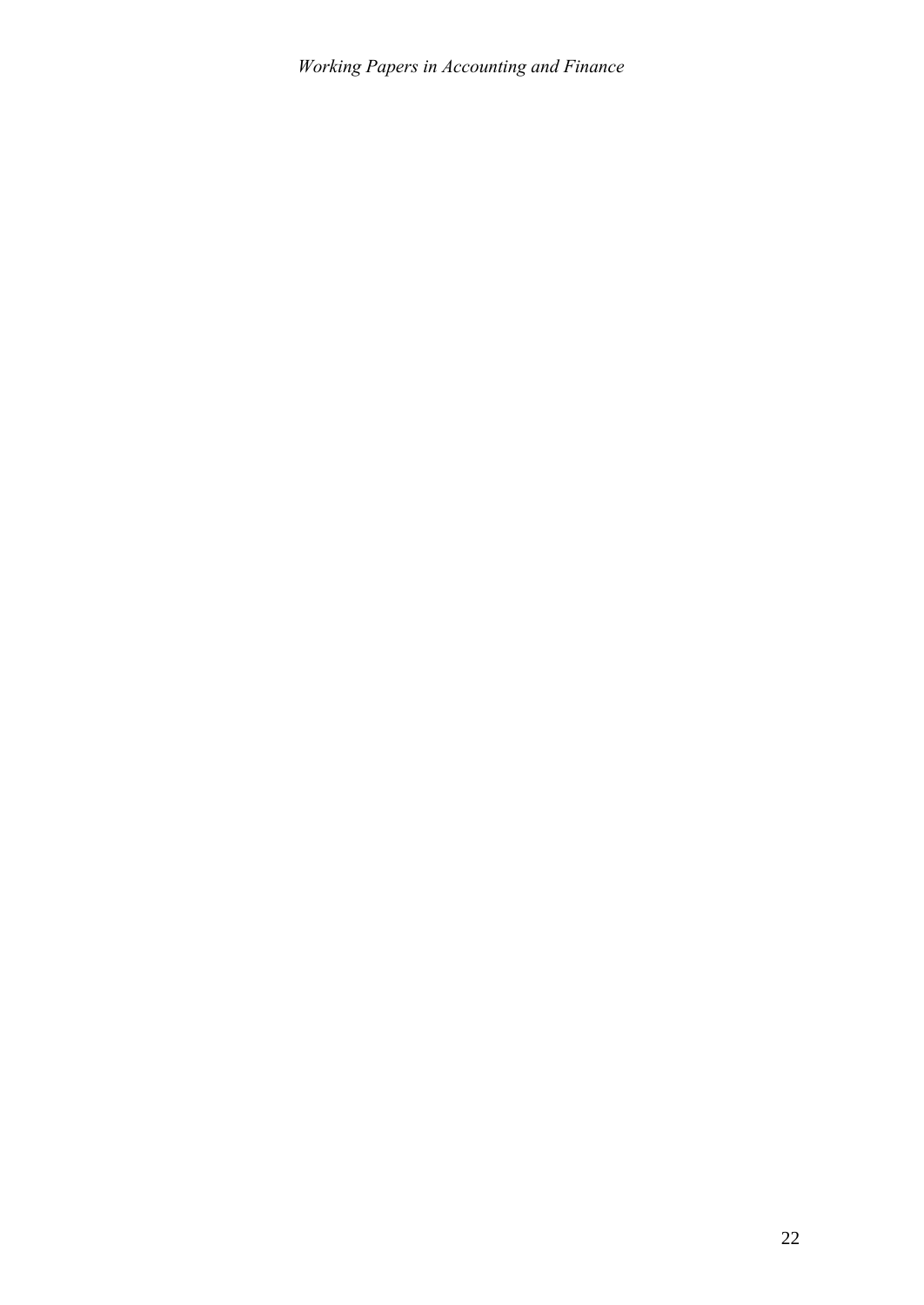## **ACKNOWLEDGEMENTS**

An earlier version of this paper was presented at the US National Academy of Engineering's International Conference on Industrial Ecology, held at Irvine, California, May 9-13, 1994. It has now been published in *The Industrial Green Game: Implications for Environmental Design and Management* (D.J. Richards, ed), National Academy Press: Washington, DC, 1997. pp.185-199.

I am grateful to the members of the ICAEW's Environment Research Group for the work that contributed to that group's report (Macve and Carey, 1992) and to Martin Bennett of the University of Wolverhampton and Peter James of Ashridge Management Centre for their advice in connection with recent research into changes in management accounting systems. Responsibility for all inadequacies and errors in the paper is however entirely mine.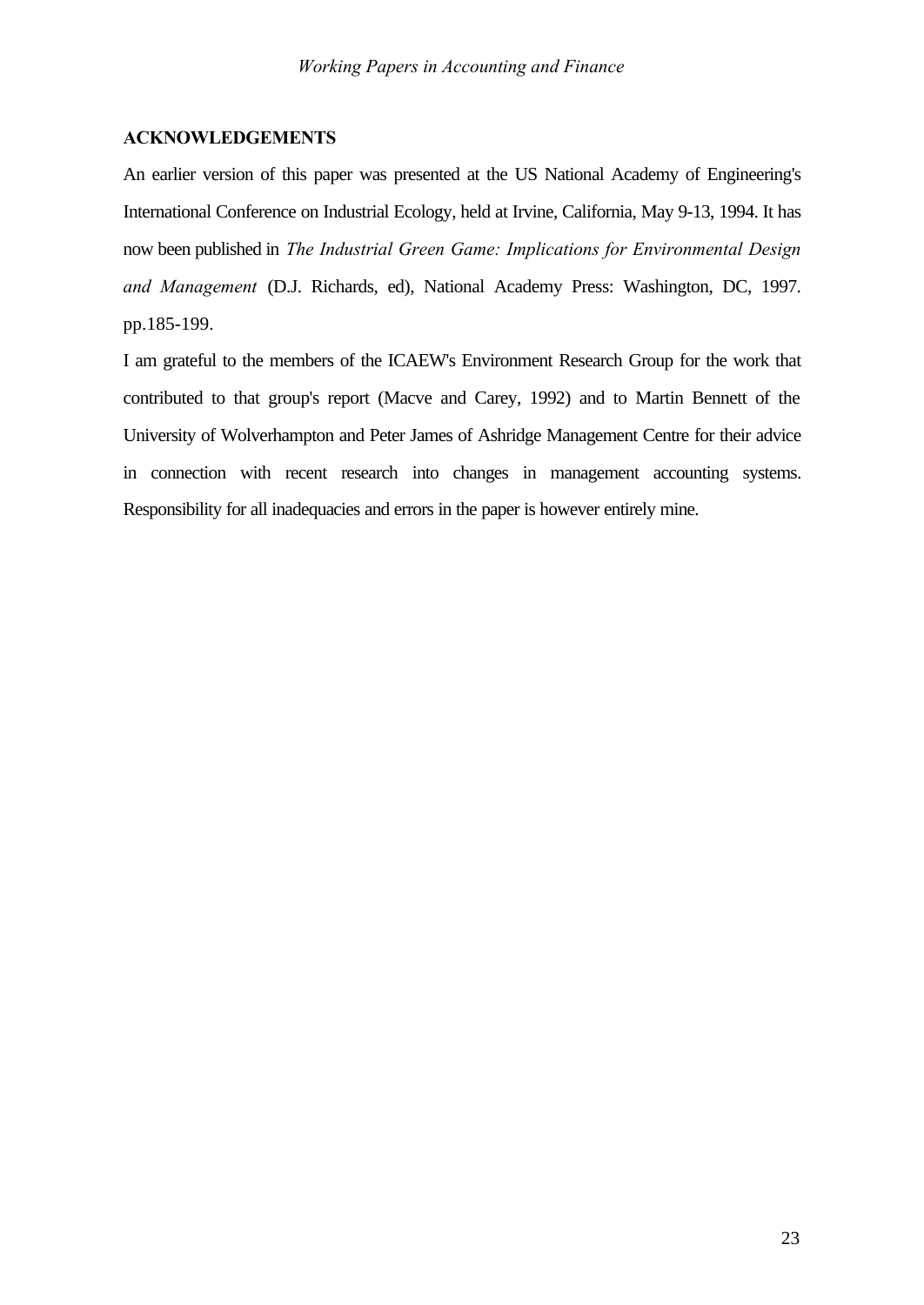#### **REFERENCES**

Accountancy. May 1994. Environmental Investment. 101.

- Arnold, J., D. Egginton, L. Kirkham, R. Macve and K. Peasnell. 1992. Goodwill and Other Intangibles: Theoretical Considerations and Policy Issues. London: ICAEW
- Bailey, P.E. 1991. Full Cost-Accounting for Life-Cycle Costs: A Guide for Engineers and Financial Analysts. Reading 20 in Accounting and the Environment: Readings and Discussion, L. Molinaro, ed. Arlington, VA: Management Institute for Environment and Business.
- Bebbington, J., R. Gray, I. Thomson, and D. Walters. 1994. Accountants' Attitudes and Environmentally-sensitive Accounting. Accounting and Business Research 94: 109- 120.
- Bennett, M., and P. James. 1994. Financial Dimensions of Environmental Performance: Developments in Environment Related Management Accounting. Presented at British Accounting Association Annual Conference, Winchester.
- Butler, D., C. Frost, and R. Macve. 1992. Environmental Issues. Pp. 53-76 in Financial Reporting 1991-1992, L. Skerratt, ed. London: ICAEW.
- Collier, J., I. Doolittle, and P. Broke. 1993. Environmental Disclosures. Accountants Digest 303. London: ICAEW.
- Cope, D., and P. James. 1990. The Enterprise and the Environment. UK CEED Bulletin 30: 6-9.
- Deloitte, Touche Tohmatsu International/ISD/SustainAbility, 1993. Coming Clean: Corporate Environmental Reporting, London: Deloitte Touche Tohmatsu International.
- Epstein, M. J. 1994. The Integration of Environmental Measurements into Management Decision Making. Presented at British Accounting Association Annual Conference, Winchester.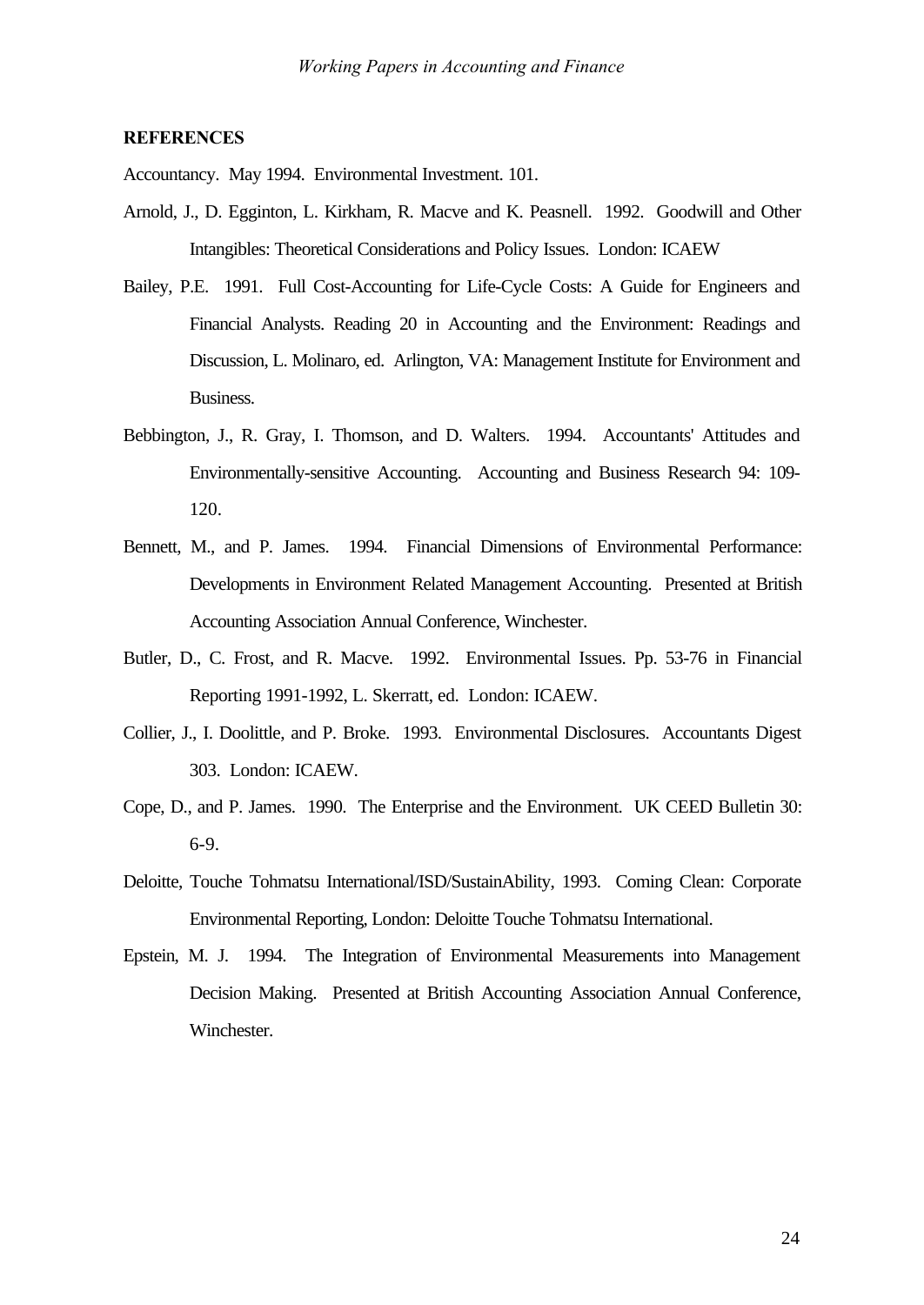- Ezzamel, M., K. Hoskin, and R. Macve. 1990. Managing It All By Numbers: A Review of Johnson & Kaplan's 'Relevance Lost'. Accounting and Business Research 78:153- 166.
- Federation des Experts Comptables Europeens ('FEE'). 1993. Environmental Accounting and Auditing: Survey of Current Activities and Developments. Brussels: FEE.
- French, E.A. 1994. Accounting Courses for UK University Undergraduate Engineering Students. Working Paper: University of Wales College of Cardiff.
- Gray, R., J. Bebbington, and D. Walters. 1993 Accounting for the Environment. London: ACCA/Paul Chapman Publishing.
- Hoskin, R. and R. Macve, 1994. Reappraising the Genesis of Managerialism: A Re-examination of the Role of Accounting at the Springfield Armory, 1815-1845. Accounting, Auditing and Accountability Journal 7/2: 4-29.
- Houldin, M. 1993. Financial Management and the Environment. Address to ICAEW Annual Conference, London.
- Johnson, H.T. and R. Kaplan, 1987. Relevance Lost. Boston, Mass.: Harvard Business School Press.
- KPMG. 1993. International Survey of Environmental Reporting. London: KPMG.
- Kreuze, J., G. Newell, and S. Newell. 1991. Cost Allocation Example. Reading 14 in Accounting and the Environment: Readings and Discussion, L. Molinaro, ed. Arlington, VA: Management Institute for Environment and Business.
- Lickiss, M. 1991. Measuring up to the Environmental Challenge. Accountancy January: 2.
- Macve, R., and A. Carey, eds. 1992. Business, Accountancy and the Environment: A Policy and Research Agenda. London: ICAEW.
- Milne, M.J. 1994. Sustainability, The Environment and Management Accounting. Interdisciplinary Perspectives on Accounting Conference, Manchester.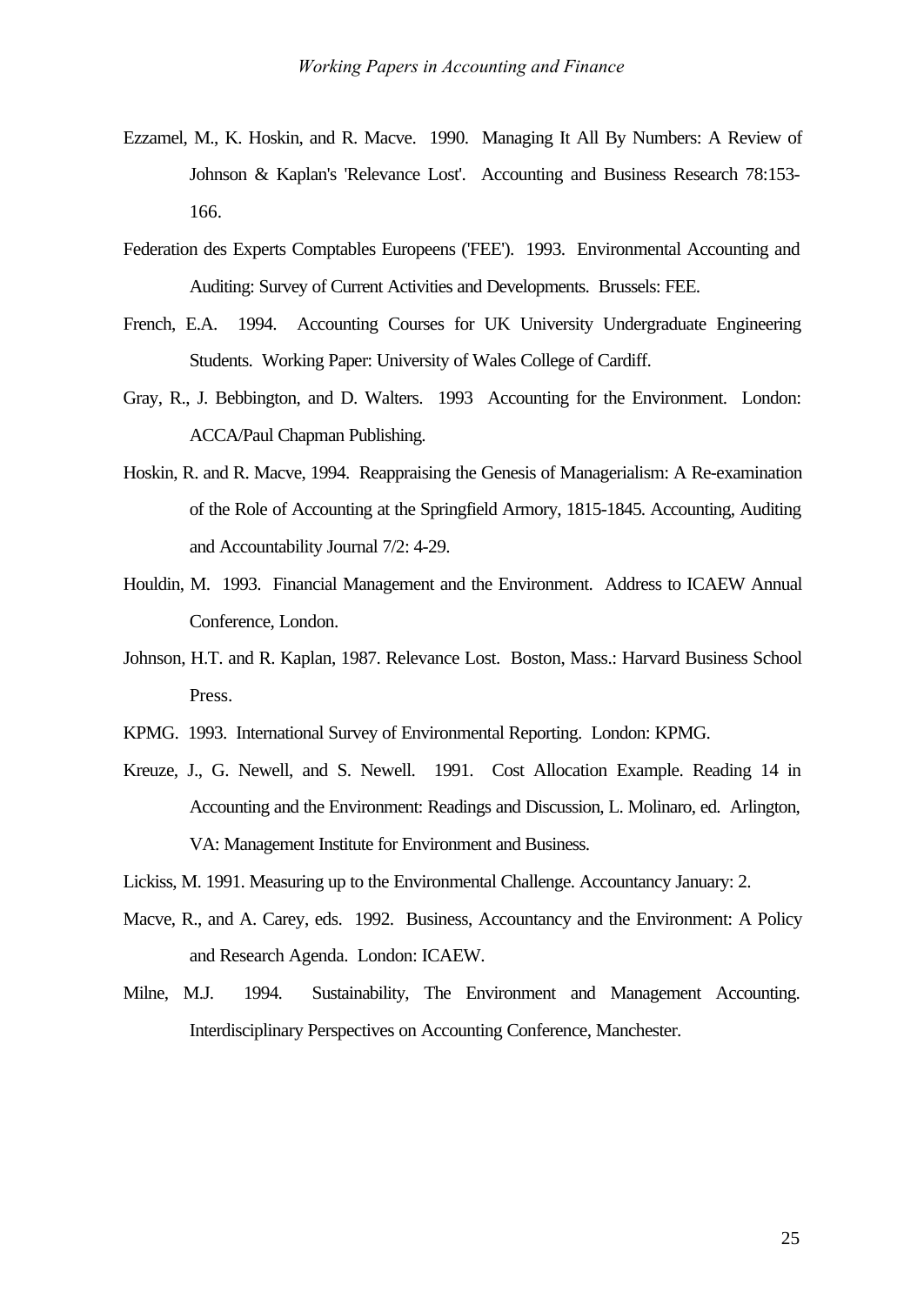- Power, M.. 1994. Expertise and the Construction of Relevance: Accountants, Science and Environmental Audit. Working Paper: London School of Economics and Political Science.
- Roberts, C.B. 1991. Environmental Disclosures: A Note on Reporting Practices in Mainland Europe. Accounting Auditing and Accountability Journal 4/3. 62-71.
- Slater, D. (Director and Chief Inspector, HM Inspectorate of Pollution). 1994. The Effect of Environmental Laws, Regulations and International Trends on Environmental Innovation and Practice. Paper presented at conference on Signposting The Sustainable Development Strategy: Royal Academy of Engineering, London.
- Tellus Institute. 1992. Total Cost Assessment: Accelerating Industrial Pollution Prevention Through Innovative Project Financial Analysis. Washington, D.C.: US Environmental Protection Agency.
- Todd, R. 1994. Zero Loss Environmental Accounting Systems. Pp 191-200 in The Greening of Industrial Ecosystems, B.R. Allenby and D.J. Richards, eds. National Academy of Engineering. Washington D C: National Academy Press.
- Tyson, T. 1994. Managing For and By The Numbers Since Mid-Century: The Impact of Advancements in Manufacturing and Information Technology on Management Accounting Systems. Presented at the Pacioli Seminar: Institute of Chartered Accountants of Scotland, Edinburgh.
- UK Government. 1994. Sustainable Development: The UK Strategy. Cm 2426. London: HMSO.
- Wells, M.C. 1978. Accounting for Common Costs. Urbana-Champaign, ILL: University of Illinois Centre for International Education and Research in Accounting.
- Whelan, B. 1994. Cultural and Organisational Factors Driving Good Corporate Practice. Paper presented at conference on Signposting The Sustainable Development Strategy: Royal Academy of Engineering, London.